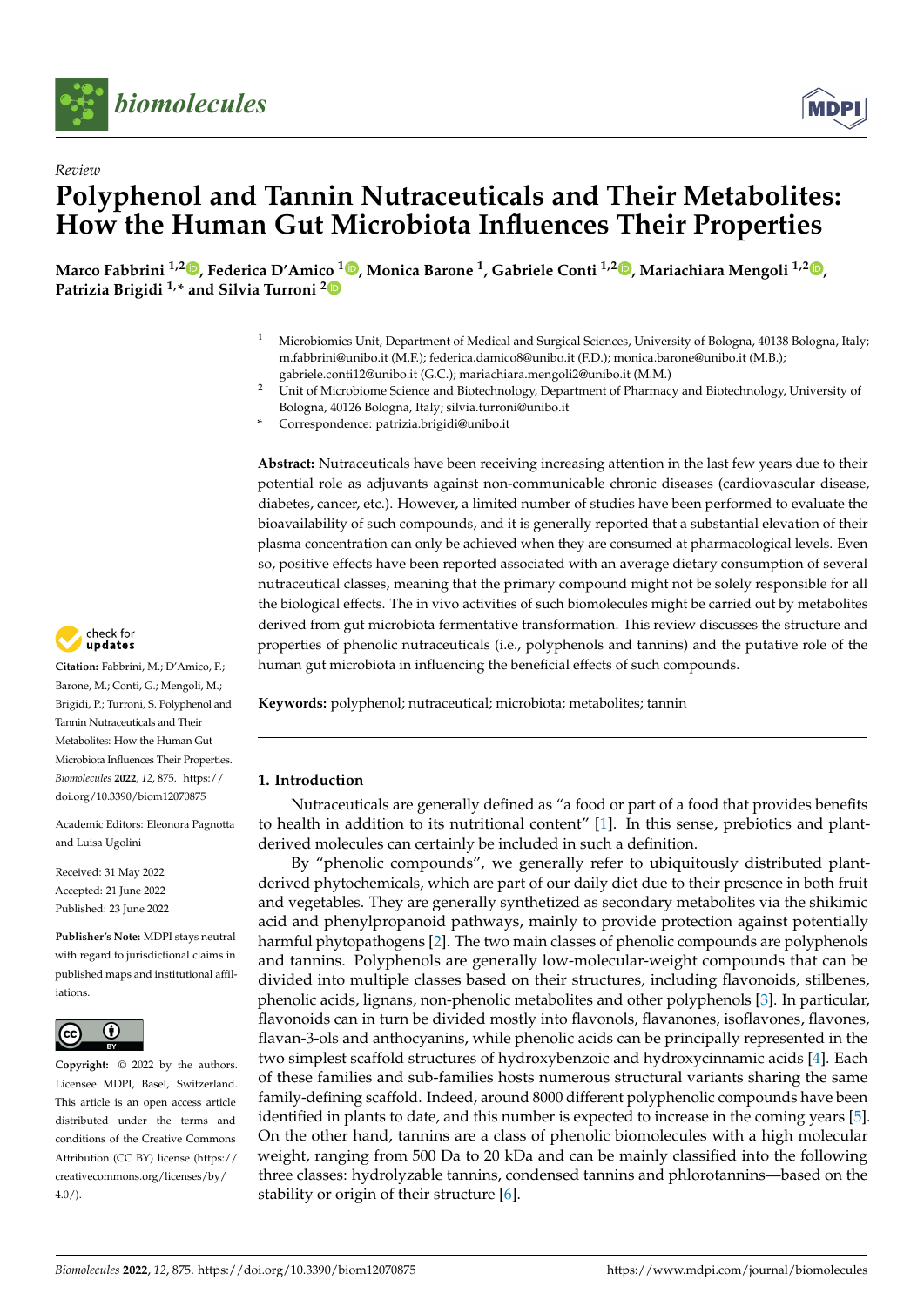Both polyphenols and tannins have shown discrepancies in the explanation of their positive effects in vivo when assessing the effective concentration levels in plasma, raising doubts about their bioavailability, which is generally very low [\[7,](#page-12-6)[8\]](#page-12-7). In this regard, the food matrix has been shown to exert a relevant impact on nutraceutical bioavailability [\[9\]](#page-12-8), and even when evaluating the effects of phenolic compounds-rich extracts, it should be remembered that multiple nutraceuticals are present at the same time, thus raising difficulties in determining the molecules—most probably metabolites—involved in providing the biological effects. It is very likely that the original phenolic molecule is not the one absorbed in the bloodstream and linked to the effects on the human body. In this scenario, more and more studies have suggested and sometimes tested the contribution of the gut microbiota in metabolizing dietary phenols into active biomolecules, which are actually responsible for the health benefits [\[10–](#page-12-9)[12\]](#page-12-10).

For the purpose of this review, we focused our attention on the following two broad classes of plant nutraceutical compounds: polyphenols and tannins. Specifically, given the vast structural diversity of polyphenols, we focused on flavonoids, stilbenes, and phenolic acids. For each nutraceutical class, we first aim to clarify the subgroup partitioning. For each subgroup, we then discuss their main properties, structure and the role of the gut microbiota in influencing their bioavailability and the generation of bioactive metabolites, affecting, therefore, the beneficial effects on human physiology. All articles presented in this review were identified using the PubMed platform, the full-text archive of biomedical and life sciences journal literature at the United States National Institutes of Health's National Library of Medicine. The most appropriate and relevant for each topic were selected and commented on.

## **2. Polyphenols and Tannins**

In the following sections, we describe the several selected families and sub-families of polyphenols, and then conclude the overview outlining tannins. For each class of compounds, we first summarize the main food sources, then discuss the known in vitro and in vivo properties, followed by a description of the best-known structural variants. Finally, we consider the role of the gut microbiota in the metabolism of the considered compounds and in the generation of known bioactive molecules. A summary of all the in vivo and in vitro studies considered in this review can be found in Supplementary Table S1.

# *2.1. Flavonoids*

## 2.1.1. Flavonols

Flavonols are the most widespread form of flavonoids in plant foods, especially in onions (*Allium cepa*), strawberries (*Fragaria* spp.), spinaches (*Spinacia oleracea*), blueberries (*Vaccinium* sect. *Cyanococcus*), cauliflowers and broccoli (*Brassica oleracea*). The best-known compounds in this sub-family are quercetin and kaempferol.

In vitro, quercetin has shown anticancer, apoptosis-inducing [\[13\]](#page-12-11) and antioxidant activities [\[14\]](#page-12-12). Similarly, kaempferol has been associated with antioxidant, anti-inflammatory, anticancer and antimicrobial effects [\[15\]](#page-12-13). In vivo, several clinical trials have been conducted, finding general associations between flavonols intake and a reduction in cardiovascular risk factors [\[16](#page-12-14)[,17\]](#page-12-15). Among the biochemical properties of flavonols, a marked antibacterial activity has been reported [\[18\]](#page-12-16), and they have also recently been proposed as adjuvants to antiviral drugs, acting against SARS-CoV-2 [\[19\]](#page-13-0) and other viral pathogens in general [\[20\]](#page-13-1).

Their structure is characterized by a 3-hydroxyflavone backbone, with the phenolic hydroxyl moieties being responsible for the diversity of this class of polyphenols (Supplementary Figure S1a). They are mostly found in glycosylated forms in foods, predominantly complexed with glucose or rhamnose, and the type of glycosylation affects their metabolism as follows: the higher the number of saccharides in the complex, the slower the metabolism of the compound (especially for the trisaccharide forms) [\[21\]](#page-13-2). Usually, the glycosylated forms are found as O-glycosides, with substitution occurring at many sites of the flavonol backbone. Besides the aglycones quercetin and kaempferol, myricetin is also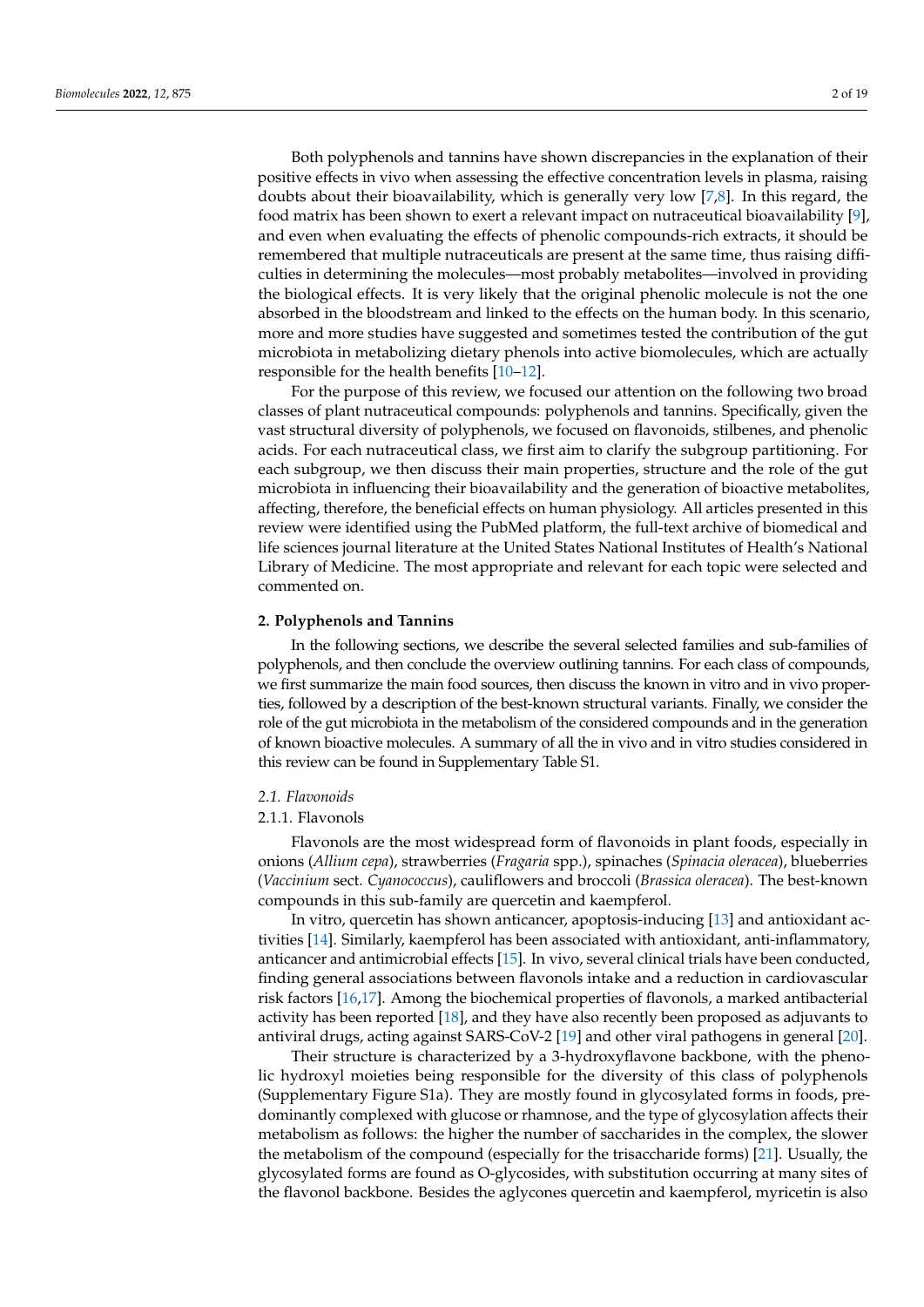a widespread flavonol, together with the methylated glycosidic derivative isorhamnetin. When conjugated with saccharides, quercetin and kaempferol glycosides possess hundreds of different glycosidic combinations, dramatically expanding the diversity of flavonols that can be found in food. Notably, rutin is one of the main sources of flavonols in food [\[22\]](#page-13-3) and constitutes a complex glycoconjugate form of quercetin.

The breakdown of flavonols begins in the oral cavity, with the saliva and oral microbiota initiating the conversion of the flavonol glycosides to their aglycone form [\[23\]](#page-13-4), a process that proceeds in the upper digestive tract. Here, glycosidic forms are poorly absorbed and, in the large intestine, they undergo most of the metabolism through  $\alpha$ rhamnosidase and other glycosidase activities provided by the gut microbiota. In particular, exploiting fluorescence-based single-cell activity measurement coupled with fluorescent activated cell sorting after anaerobic incubation of healthy human fecal microbiota with rutin, Riva ang colleagues [\[24\]](#page-13-5) detected an enrichment in the bacterial families *Lachnospiraceae* (specifically, the genera *Lachnoclostridium* and *Eisenbergiella*), *Enterobacteriaceae (Escherichia)*, *Tannarellaceae* (*Parabacteroides*) and *Erysipelotricaceae* (*Erysipelatoclostridium*), suggesting that they carry the metabolic capacity to degrade rutin. Other species such as *Lactobacillus acidophilus*, *Lactobacillus plantarum* and *Bifidobacterium dentium* were reported to have a high rutin-deglycosylation capacity in in vitro fermentation studies, releasing the sugar moiety and the aglycone quercetin [\[25,](#page-13-6)[26\]](#page-13-7). Flavonol aglycones can be partially absorbed by epithelial cells in the upper and lower intestine and undergo phase II metabolism with the production of O-glucuronide and O-sulfate conjugates that can be found in plasma and urine [\[27\]](#page-13-8). However, bioavailability studies recorded only a small amount of the flavonol structure in plasma, mainly because the highest fraction of the aglycone is not absorbed through the epithelium but rather undergoes metabolic processing by the gut microbiota. Multiple components of the intestinal microbial ecosystem, such as the species *Bacteroides fragilis*, *Clostridium perfringens*, *Eubacterium ramulus*, *Lactobacillus* spp., *Bifidobacterium* spp. and *Bacteroides* spp., showed in mouse models the potential to degrade aglycones, releasing ring-fission phenolic acid end-products, including 3(3,4-dihydroxyphenyl) acetic acid, 3,3 hydroxyphenylpropionic acid, 3,4-dihydroxybenzoic acid and 4-hydroxybenzoic acid [\[28\]](#page-13-9), some of which are known to exert free-radical scavenging and antioxidant activity [\[29\]](#page-13-10).

## 2.1.2. Flavanones

Flavanones, generally represented by hesperetin and naringenin, are widely distributed in the plant families *Compositae* (as lettuce, chicory, artichoke), *Leguminosae* (such as chickpeas, peanuts, lentils, peas, beans) and *Rutaceae* (such as cedar, tangerine and lemon, belonging to the *Citrus* spp. fruits, which are the main source of flavanone glycosides, mainly hesperidin) [\[30\]](#page-13-11). Flavanones possess antioxidant and anti-inflammatory activities [\[31\]](#page-13-12) and constitute important scaffolds for the development of anti-inflammatory and anticancer therapeutic agents [\[32\]](#page-13-13). Several clinical trials have tested the in vivo effects of flavanone intake, mainly focusing on their ability to exert protective effects on the cardiac function, but providing contradictory results [\[33\]](#page-13-14), or on their ability to improve endothelial function [\[34\]](#page-13-15). Concerning epithelial barrier function, *Citrus* extract has been shown to enhance β-carotene uptake in intestinal Caco-2 cells by inducing paracellular permeability and directly interacting with the membrane [\[35\]](#page-13-16), thus suggesting that the pleiotropic mechanism of action of flavanones could begin directly in the intestinal lumen.

Flavanones generally show antibacterial potential [\[36\]](#page-13-17), with those extracted from *Calcedaria thyrsiflora* (a succulent plant commonly called "kalanchoe") exhibiting inhibitory activity against methicillin-resistant *Staphylococcus aureus* (MRSA) [\[37\]](#page-13-18). They also possess antiviral activities and have recently been tested to possibly aid in anti-COVID-19 therapy [\[38\]](#page-13-19).

This polyphenol subfamily exists in both glycosidic and aglyconic forms (Supplementary Figure S1b). Hesperetin and naringenin are the best-known aglycone forms, whilst the glycoside counterparts hesperidin and naringin are bound to the disaccharide rutinose and rhamnose-β1,2-glucose, respectively. The deglycosylation process—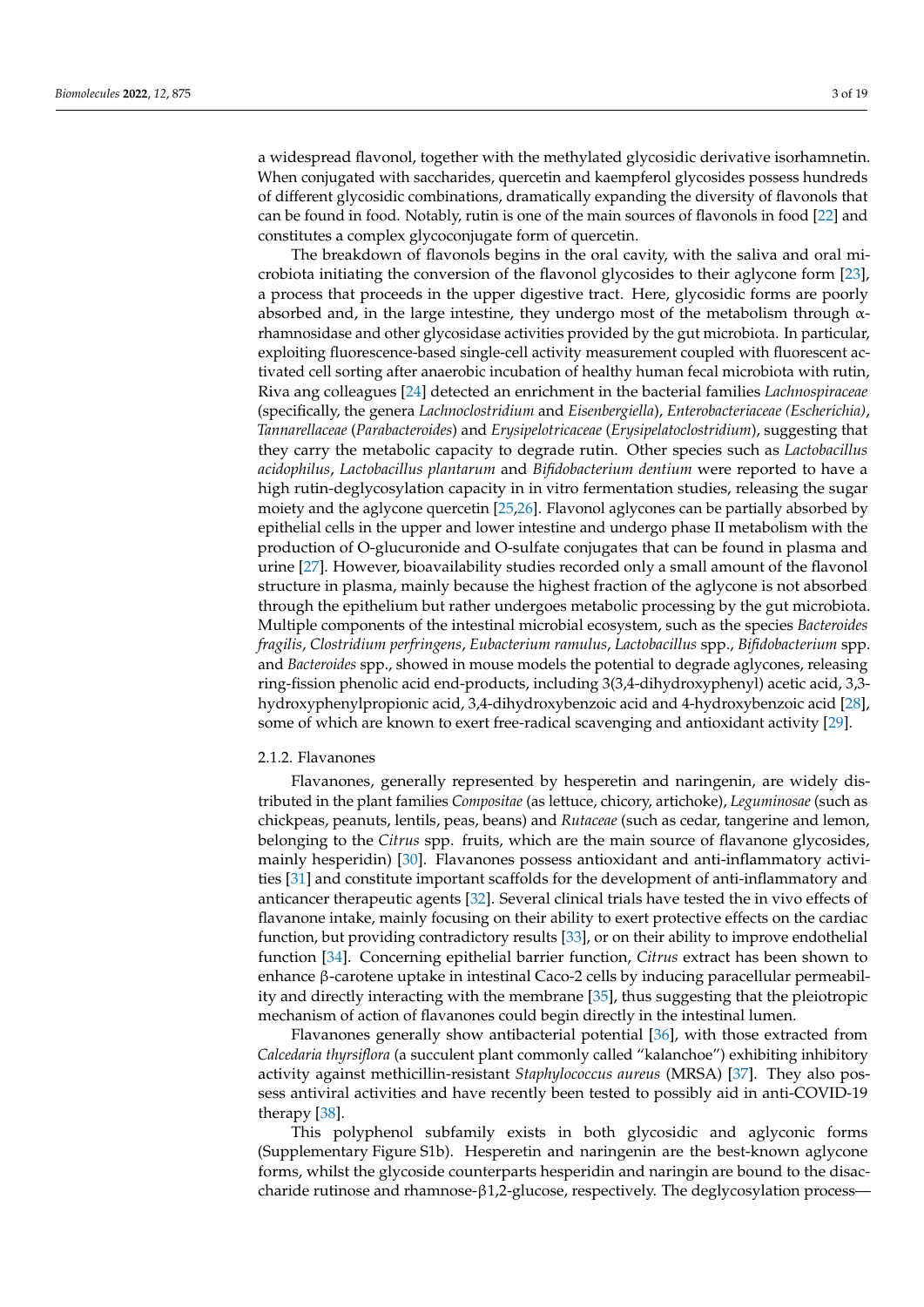starting from saliva and continuing in the upper digestive tract—is likely analogous to that of other flavonoids and generally shared among all the glycosylated biomolecules ingested. Once released from the glycoside moiety, the aglycone naringenin has been tested for fermentation by the gut microbiota in rats [\[39\]](#page-13-20) and its metabolism yielded a high number of metabolites, mainly phenolic acids, *p*-hydroxyphenylacetic acid and 3-(*p*hydroxyphenyl) propionic acid. It has recently been confirmed that also the flavanones hesperidin and eriocitrin (a glycosylated flavanone extracted from lemons, e.g., *Citrus limon*) are first deglycosylated in the upper digestive tract, then metabolized in the lower intestine with a complex series of metabolic transformations and interconversions, involving methylation, followed by glucuronic acid and/or sulfonate conjugation [\[40\]](#page-13-21). Phase II flavanone metabolites naringenin 7-O-glucuronide, hesperetin 3'-O-glucuronide and hesperetin 7-O-glucuronide, together with the microbiota-derived flavanone metabolites hippuric acid and 3-(4-hydroxyphenyl) propionic acid showed anti-inflammatory and antioxidant activities in vitro at physiologically tangible concentration [\[41\]](#page-13-22). Several bacterial species have been associated with the core metabolic steps required to yield flavanone metabolic end-products, such as O-deglycosylation (among which *Parabacteroides distasonis*, *Bifidobacterium adolescentis*, *Bifidobacterium bifidum*, *L. plantarum*, *Lactobacillus buchneri*), C-deglycosylation (*Eubacterium cellulosolvens*), O-demethylation (*Eubacterium limosum* and *Blautia* sp. MRG-PMF1), dihydroxylation or general C-ring cleavage (*Clostridium butyricum*, *E. ramulus*, *Flavonifractor plautii*) [\[42\]](#page-13-23).

## 2.1.3. Isoflavones

Isoflavones are generally found in soybeans (*Glycine max*, the richest source of these biomolecules), chickpeas (*Cicer arietinum*), pistachios (*Pistacia vera*), peanuts (*Arachis hypogaea*) and other nuts and legumes. Isoflavones are often found as glycosides, most commonly daidzin, genistin and glycitin, with daidzein, genistein and glycitein being the corresponding aglycones (Supplementary Figure S1c). As a common feature of polyphenols, isoflavones exhibited in vitro antioxidant, antimicrobial, anti-inflammatory and anticancer properties as well [\[43\]](#page-13-24). It is well known that isoflavones act as phytoestrogens by binding to estrogen receptors in mammals [\[44\]](#page-13-25), and this has raised several concerns given the potential endocrine-disrupting effect. However, a recent critical review [\[45\]](#page-14-0), which considered 417 reports on soybean-derived products and isoflavone phytoestrogen effects on humans, concluded that they do not act as endocrine disruptors, but rather are beneficial for their antioxidant and anti-inflammatory effects. Furthermore, the coupled administration of isoflavones and probiotics has recently shown long-term efficacy in counteracting the loss of bone mineral density in a double-blind, placebo-controlled trial in postmenopausal osteopenic women [\[46\]](#page-14-1).

Regarding the antibacterial activity, isoflavones have shown inhibitory effects against biofilms of *Escherichia coli* and *Listeria monocytogenes* [\[47\]](#page-14-2), as well as against MRSA [\[48\]](#page-14-3). Moreover, ingestion of isoflavones has been shown to potentially reduce viral infection and mortality of porcine reproductive and respiratory syndrome in pigs, with evident outcomes relevant to the food supply chain [\[49\]](#page-14-4).

In vivo, isoflavones are mainly ingested as glycosides, so a high fraction of their content reaches the large intestine, where they are metabolized by the gut microbiota. Conversely, aglycone isoflavones are absorbed by small intestinal endothelial cells and metabolized through phase II reactions, yielding glucuronide and sulfate metabolites, as demonstrated by in vitro experiments [\[50\]](#page-14-5). These conjugates can be excreted in the bile, re-enter the intestine and, here, be converted back into aglycone forms by enzymes of microbial commensals, such as β-glucuronidases. The resulting compounds, mainly dihydrodaidzein and dihydrogenistein, can again be further metabolized by the colonic microbiota. It appears that the configuration of the intestinal microbial community plays a major role in determining the end-product that will be generated, alternatively equol or O-desmethylangolensin (O-DMA) [\[51\]](#page-14-6), with *Clostridium* spp. And *E. ramulus* being among the main bacteria involved in such decision-making balance [\[52\]](#page-14-7). It should be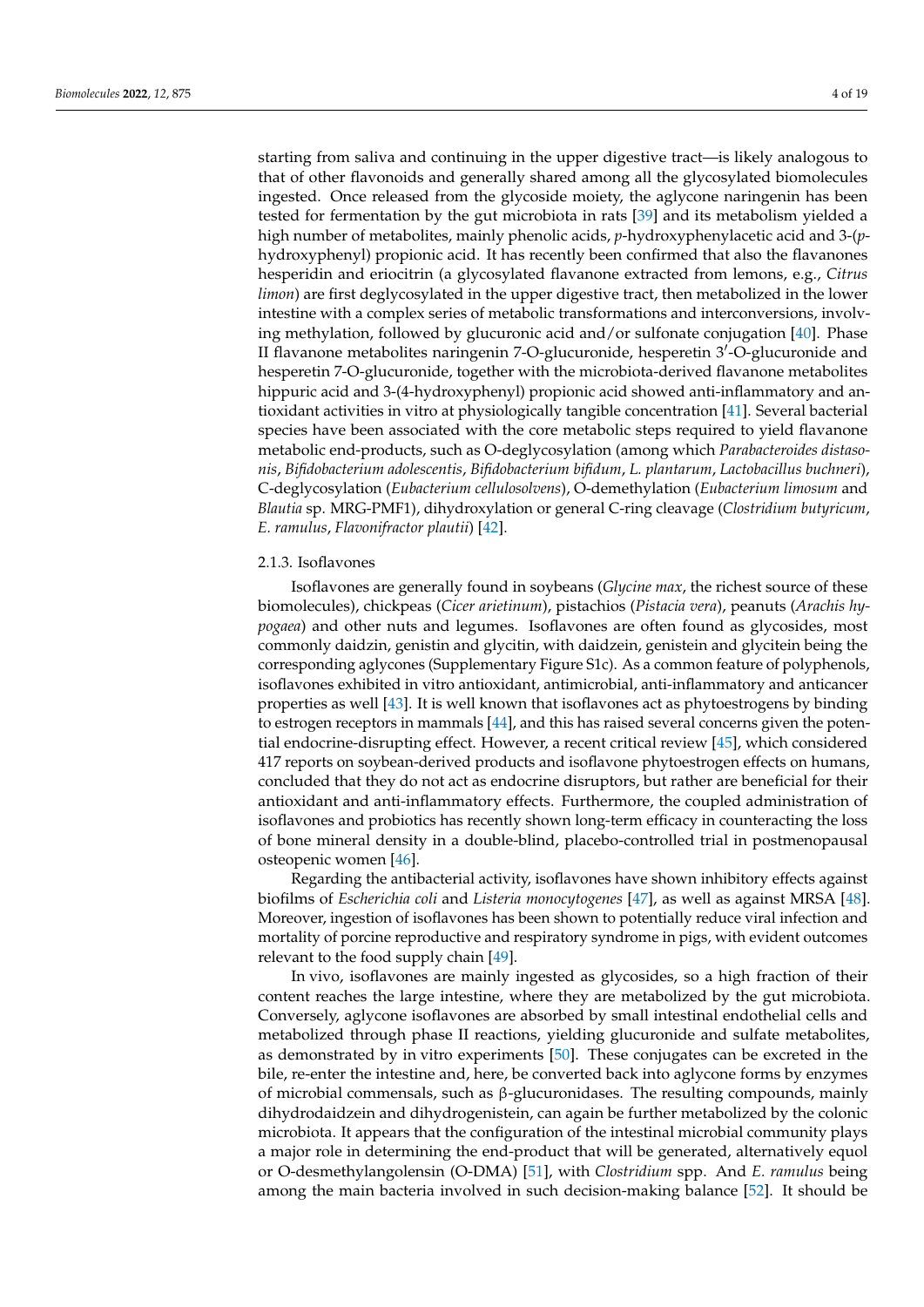noted that the equol-producer phenotype is less prevalent in the population than the O-DMA-producer one and, given that equol shows better binding properties to  $\alpha$  and  $\beta$ estrogen receptors than O-DMA and unprocessed isoflavones, this might result in different physiological effects and health benefits [\[53\]](#page-14-8). For what concerns the effects of equol and O-DMA on the human body, the former showed potential anti-atherogenic effects, possibly preventing stroke [\[54\]](#page-14-9), while for the latter, only a few studies have evaluated disease risk factors in relation to being an O-DMA producer, but apparently the O-DMA producer phenotype might be associated with obesity in adults [\[55\]](#page-14-10). This duality kindles the interest in deepening our knowledge of the relationship between the gut microbiota and isoflavones and polyphenols in general—given their widespread presence in our daily dietary foods.

# 2.1.4. Flavones

Flavones are a subfamily of flavonoids commonly reported in parsley (*Petroselinum crispum*) and celery (*Apium graveolens*), but also present in grains including maize (*Zea mays*), wheat (*Triticum* spp.), rye (*Secale cereale*), barley (*Hordeum vulgare*), oats (*Avena sativa*), sorghum (*Sorghum* spp.) and millet (*Pennisetum glaucum*). The vast majority of flavones reported come from cereal grains and exist as various O- or C-glycosides of the aglycones apigenin and luteolin, forming a huge variety of structural variants. In fact, the different glycosylations can generate several glycosidic forms depending on the following: (i) the number of saccharide units; (ii) the type of glycosyl moiety; (iii) the position in which the saccharides bind to the flavone backbone (Supplementary Figure S1d). For example, the saccharides bound to position 7 of the A-ring of apigenin can generate apigetrin (1 unit of glucose), apiin (a disaccharide of furanose and glucose) or rhoifolin (a disaccharide of rhamnose and glucose). Most of the in vitro studies have used aglycones or unprocessed glycosides, yielding controversial results, probably due to the lack of a specific metabolism to make the flavone configuration actually functional. Conversely, results with synthetic derivates of flavones showed consistent and strong effects, mainly associated with antioxidant activity and inhibition of the lipoxygenase enzyme [\[56\]](#page-14-11). Anticancer activity often associated with several flavonoids has also been reported for apigenin and luteolin, inducing apoptosis in tumor cells, but the limited in vivo evidence requires further investigation [\[57](#page-14-12)[,58\]](#page-14-13). Finally, flavones have generally been associated with antiviral, antibacterial and antifungal effects [\[20\]](#page-13-1).

As mentioned for the other flavonoid subfamilies, ingested flavones are mainly glycosides and, in such form, they reach the intestine, with partial degradation in the oral cavity and in the upper digestive tract. The aglycone form can be absorbed and found in plasma together with glucuronide and sulfate forms [\[59\]](#page-14-14). An interesting effect is reported for baicalin, a glucuronide form of baicalein—a flavone mainly derived from the roots of *Scutellaria baicalensis*—that shows enhanced absorptive and bioactive potential after undergoing glucuronidation [\[60\]](#page-14-15). Both the flavone forms that reach the intestine directly and those that return to the intestine after hepatic metabolism can be further metabolized by the gut microbiota. In particular, flavone O-deglycosylation appears to be widely distributed among gut microbes, in genera such as *Eubacterium* [\[61\]](#page-14-16), *Flavonifractor* and *Clostridium* [\[62\]](#page-14-17). The released aglycones are mostly further fermented by colonic bacteria with C-ring cleavage, releasing 3-(3,4-dihydroxyphenyl) propionic acid, 3-(4-hydroxyphenyl) propionic acid, 3-(3-hydroxyphenyl) propionic acid and 4-hydroxycinnamic acid. Such phenolic acids are absorbed and circulated in the bloodstream until their excretion in the urine [\[63\]](#page-14-18). In particular, for 3-(4-hydroxyphenyl) propionic acid, Xie et al. [\[64\]](#page-14-19) reported associations with a reduction in total cholesterol in healthy adults.

On the other hand, it must be said that the introduction of phenolic molecules through the diet is likely to exert an impact on the gut microbiota itself. Tangeretin and nobiletin are other flavones isolated from the tangerine peel (*Citrus reticulata*), which are an example of polymethoxyflavones, a subclass of flavones bearing two or more methoxy groups on the basic benzopyrone. Such biomolecules have been shown to positively alter the composition of the mouse gut microbiota after ingestion, with an increase in the relative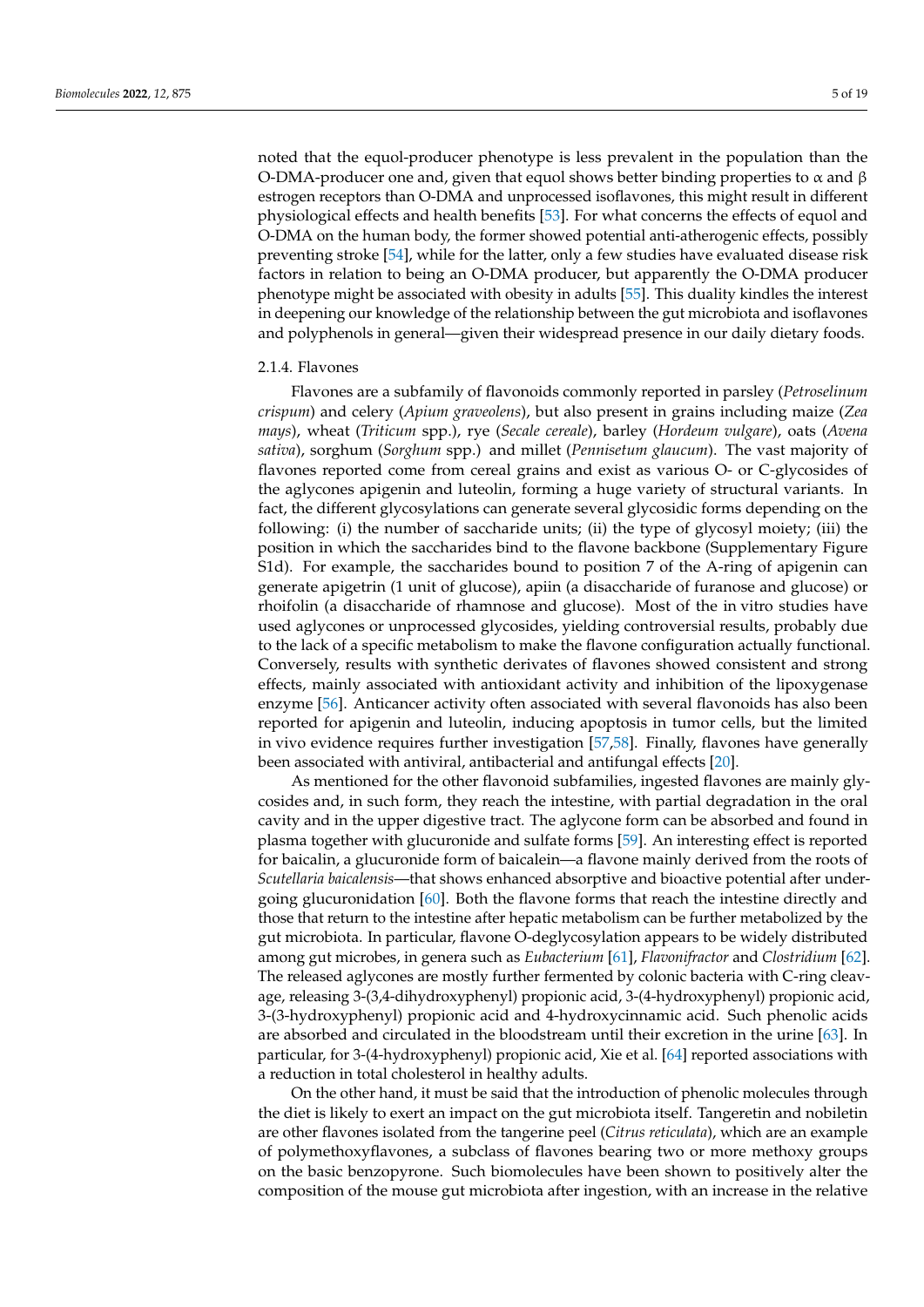abundances of the genera *Lactobacillus* and *Bifidobacterium* [\[65\]](#page-14-20). These taxa are in turn involved in polymethoxyflavone metabolism, thus paving the way for studies focused on the bidirectional relationship between polyphenols and gut microbes.

# 2.1.5. Flavan-3-ols

Flavan-3-ols is a collective term for several types of so-called catechins, which are mainly found in apples (*Malus* spp.), hops (*Humulus lupulus*), tea and black tea (*Camellia sinensis*), beer, wine, fruit juices and cranberries (*Vaccinium* spp.). *In vitro*, flavan-3-ols have been shown to inhibit tumor angiogenesis and TNF-α-related inflammation [\[66\]](#page-14-21) and have recently been tested in association with procyanidin B2—an anthocyanin flavonoid—in breast and prostate cancer cell lines, finding out that the combined treatment efficiently enhanced a sensitization mechanism that could be exploited in novel clinical trials [\[67\]](#page-14-22). Sensitization of cancer cells often requires a combination of therapies with multiple drugs and aims to achieve a synergistic induction of cell death in cancer cells. When tumor cells are resistant to therapy, the combination of drugs can enhance the antitumoral activity by modulating one or more mechanisms of resistance. Among the potential chemosensitizers in use, 60% of them are of natural origin [\[68,](#page-14-23)[69\]](#page-14-24). Further evidence of the cancer-protective effects of flavan-3-ols has been reported in a meta-analysis on various cancers, including rectal, oropharyngeal, laryngeal, breast and stomach cancers [\[70\]](#page-14-25). Flavan-3-ols have also shown antioxidant properties, mainly when extracted from natural food matrices [\[71\]](#page-15-0). In case-control studies, the intake of foods rich in flavan-3-ols—mainly tea extract and green tea infusions—was associated with a lower risk of type-2 diabetes [\[72\]](#page-15-1) and cardiovascular diseases [\[73\]](#page-15-2). These results, far from being exhaustive, should encourage further research on flavan-3-ols and polyphenols in general as promising molecules.

Flavan-3-ols and, in particular, foods rich in such biomolecules, have also been shown to be effective in counteracting viral infections [\[74\]](#page-15-3). Catechins and derivates exhibited antibacterial properties as well, on both Gram-positive and Gram-negative bacteria. The synergistic effects of antibiotic treatments have also been reported in clinical trials [\[75\]](#page-15-4), paving the way for future studies to overcome antibiotic resistance, by reducing antibiotic dosage while maintaining and possibly increasing therapeutic efficacy (with alleviation of the economic burden on healthcare systems).

The flavan-3-ol structure accounts for the ease of free radical scavenging activity, primarily due to the high reactivity of hydroxyl substituents in the flavan-3-ol backbone (Supplementary Figure S1e). The best-known flavan-3-ol compounds are catechin, epicatechin, gallocatechin and epigallocatechin, as well as their galloylated forms. In addition to the possible substituent, the catechin's potential structural diversity relies on two chirality centers. The epicatechin scaffold carries both chirality centers pointing in the same direction (*cis*), whereas that of catechin shows opposite directions (*trans*). Galloylation—together with the multiple hydroxyl groups—results in the formation of a hydration shell that determines reduced bioavailability and absorption in the upper digestive tract, thus making flavan-3 ols reliant on gut microbial metabolism—attributed to several *Lactobacillus* spp. [\[76\]](#page-15-5)—to break down the ester bond and release the catechin flavonic backbone and gallic acid, which is further metabolized into pyrogallol [\[77\]](#page-15-6). On the other hand, the subsequent microbial metabolism of catechin generates phenyl-y-valerolactones—exclusive intermediates of flavan-3-ol degradation—that are further metabolized into hydroxyphenylpropionic acid and hydroxybenzoic acid [\[77\]](#page-15-6), whose features—better outlined in the phenolic acid section below—include antioxidant, anti-inflammatory, antiviral, antimicrobial and anticancer properties [\[78\]](#page-15-7). According to recent in vitro fermentation experiments, flavan-3-ols promote the growth of *Bacteroides*, *Faecalibacterium*, *Parabacteroides* and *Bifidobacterium*, thus suggesting that these genera might be directly involved in the intestinal metabolism of such biomolecules [\[79\]](#page-15-8).

Phenolic acid metabolites such as vanillic acid, homovanillic acid, hippuric acid and *p*-coumaric acid have also been related to flavan-3-ol metabolism mediated by the gut microbiota [\[80\]](#page-15-9) and are found methylated, glucuronated, sulfated or nucleated in the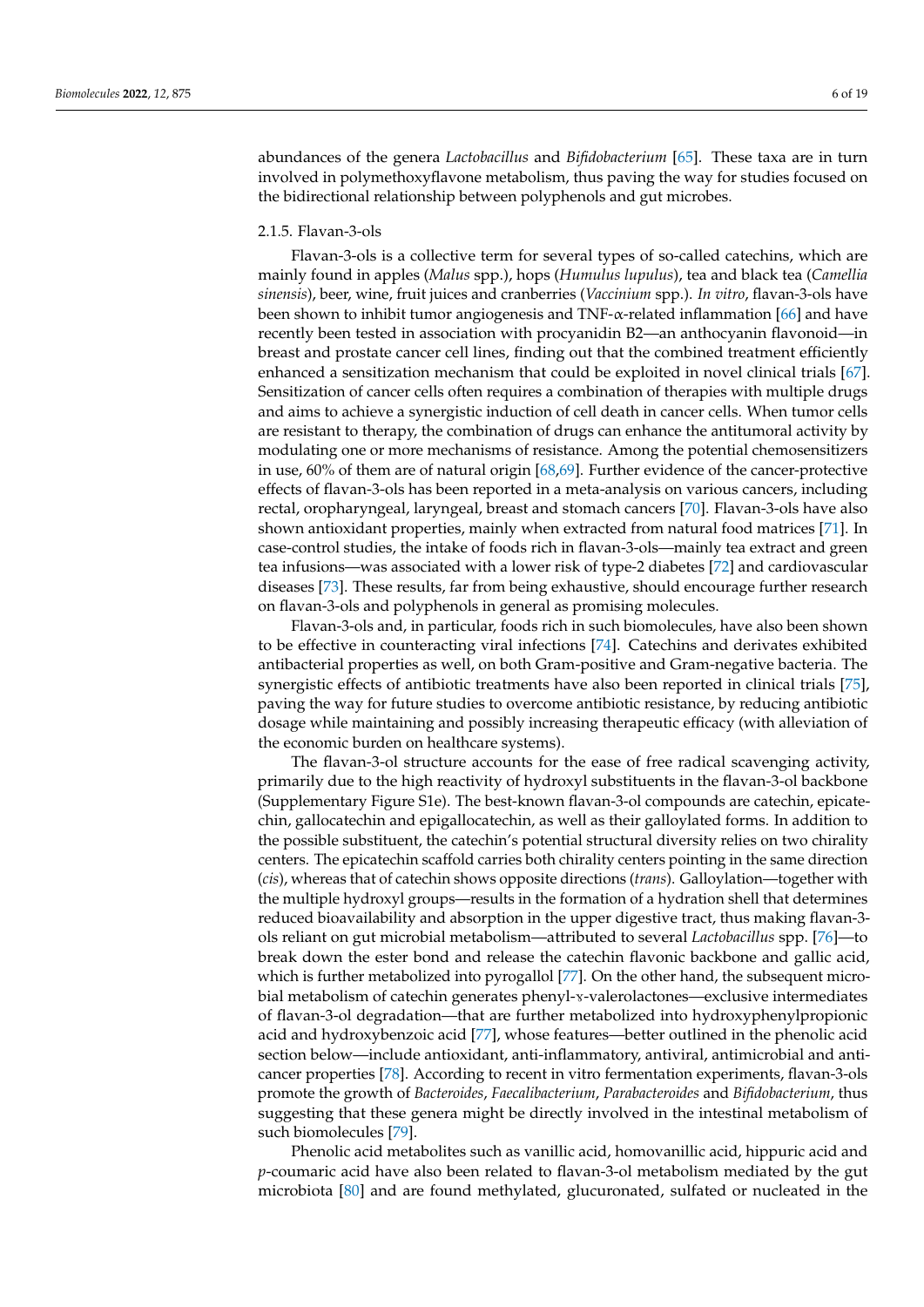bloodstream. These end-products have been reported to possess an antiadhesive effect in *E. coli* urinary infections in a T24 bladder epithelial cell assay [\[81\]](#page-15-10). Such results further confirm the reported efficacy of cranberry juice—particularly rich in such biomolecules—in reducing the recurrence of urinary tract infections in women [\[82\]](#page-15-11).

## 2.1.6. Anthocyanins

Anthocyanins are natural plant pigments that can be easily found in our daily diet as they are responsible for most of the red, blue or purple color of the fruit. Examples include berries, apples, pears, red-skinned grapes and vegetables, such as radishes (*Raphanus sativus*), purple tomatoes (*Lycopersicon esculentum* '*Indigo Rose*') and red cabbage (*Brassica oleracea var. capitata f. rubra*). Comparable to other classes of flavonoids, anthocyanins together with their aglycone counterparts called anthocyanidins—have shown antioxidant properties in vitro, with scavenging effects on free radicals [\[83\]](#page-15-12). A recent study reported an effective reduction of platelet aggregation induced by arachidonic acid in coincubation with anthocyanins [\[84\]](#page-15-13), thus supporting the possible supplementation of the latter as an adjunct in the prevention of thrombosis.

In vivo, many anthocyanin compounds have shown neuroprotective and anti-inflammatory effects, comparable to those of acetylsalicylic acid [\[85](#page-15-14)[,86\]](#page-15-15). According to several epidemiological and human intervention studies, anthocyanin administration could be a reducing factor for the risk of cardiovascular diseases, due to their anti-thrombotic effects [\[87–](#page-15-16)[90\]](#page-15-17). In addition, anthocyanins can inhibit the replication of viruses such as *Herpes simplex*, human parainfluenza viruses, respiratory syncytial virus, human immunodeficiency virus (HIV), rotaviruses and adenoviruses [\[91\]](#page-15-18).

Anthocyanins are the glycosylated forms of anthocyanidins, carrying one or several saccharides bound to their scaffold structure. Procyanidins can occur in monomeric as well as in polymeric forms, the latter being responsible for the red, purple and blue colors found in fruits and vegetables [\[92\]](#page-15-19). Their backbone structure is the flavylium cation and, depending on the number and position of hydroxyl and methylated groups, various anthocyanidins have been described (Supplementary Figure S1f). The hydration layer constituted by the hydroxyl groups and the polymeric and oligomeric glycone forms contributes to the low bioavailability of anthocyanins in the upper digestive tract. It is therefore very likely that a large numbers of these compounds enter the colon unmodified, where they are processed by the resident microbiota [\[93\]](#page-15-20). In fact, only about 1–2% of ingested anthocyanins retain their original structure in the plasma [\[8\]](#page-12-7). In the intestine, bacterial β-glucosidases and other enzymes involved in the ring-opening lead to a series of degradation products such as phloroglucinol, vanillic acid and protocatechuic acids [\[93\]](#page-15-20) known for their antioxidant, antimicrobial and anti-inflammatory properties [\[94\]](#page-15-21). Particular emphasis should be given to phloroglucinol, which, in addition to antioxidant and anti-inflammatory properties, was shown to have a relaxing effect on gut smooth muscle during placebo-controlled human trials, with positive effects on patients suffering from irritable bowel syndrome with diarrhea [\[95\]](#page-16-0) and potential application during esophagogastroduodenoscopy [\[96\]](#page-16-1). Other identified microbial end-products include gallic, syringic and *p*-coumaric acids, which have been associated with health-promoting properties [\[97\]](#page-16-2); to date, the main bacteria presumably involved have been identified by in vitro microbial cultivations and include *Lactobacillus* spp. (i.e., *L. plantarum*, *Lactobacillus casei* and *L. acidophilus)* and *Bifidobacterium* spp. (i.e., *B. adolescentis*, *Bifidobacterium infantis* and *B. bifidum*) [\[98\]](#page-16-3), most likely because these genera typically possess β-glucosidases and ring-fission catabolic activities [\[99\]](#page-16-4).

# *2.2. Stilbenes*

Stilbenes constitute a vast group of non-flavonoid plant natural defense biomolecules that act as antifungal compounds, produced especially after a lesion or a fungal infection. Among the over 400 natural stilbenes identified, *trans*-resveratrol (hereinafter simply 'resveratrol') is the best known and is mainly found in grape skin. Its properties—besides being a natural phytoalexin—have been extensively studied in the past years, making it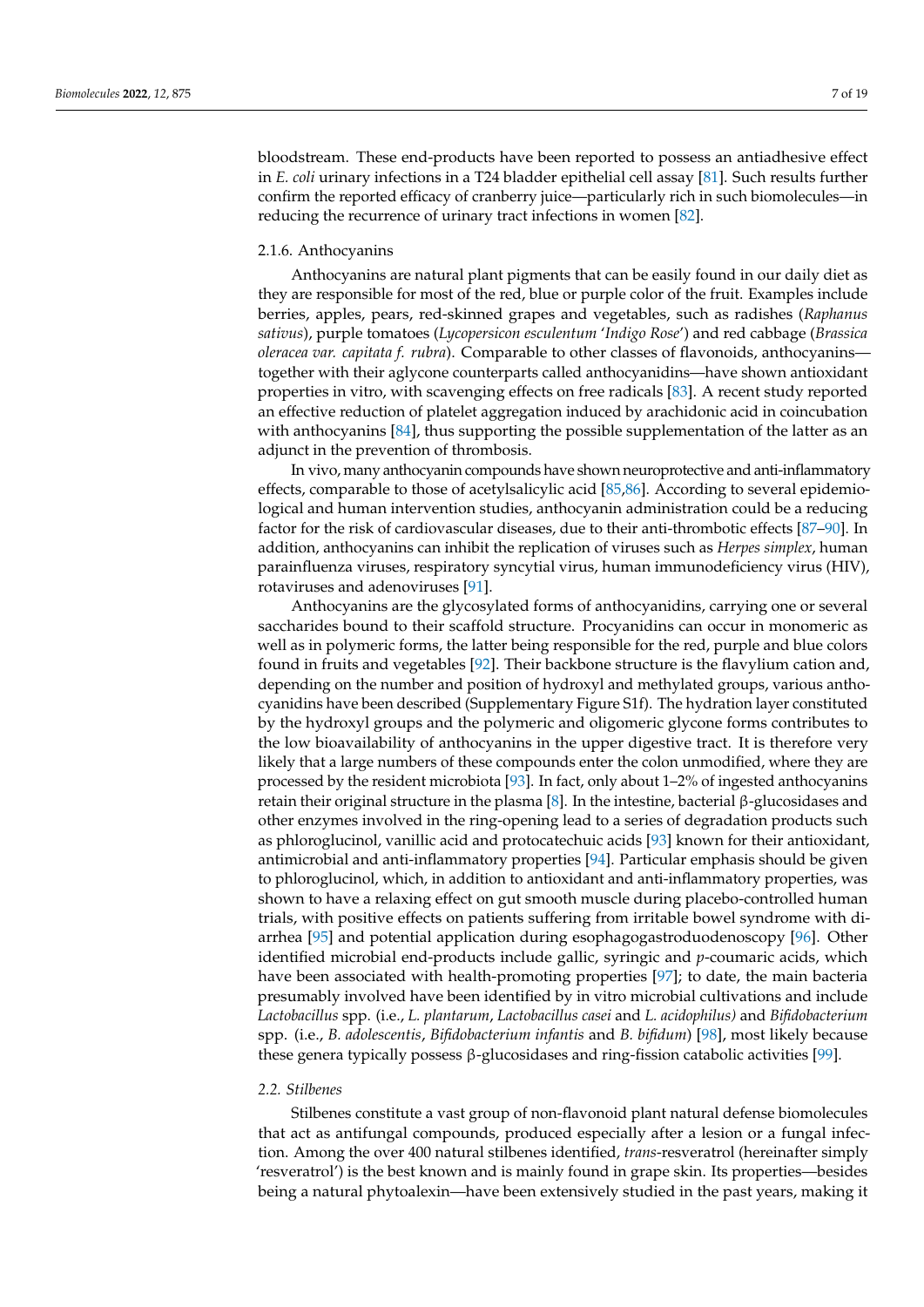the most popular polyphenol. This stilbene and stilbene alkanoic derivatives in general displayed antioxidant and antiproliferative activities on various cancer cell lines such as C2C12 (mouse muscle myoblast) and MCF7 (human breast adenocarcinoma) [\[100\]](#page-16-5). In particular, they can promote the activity of antioxidant enzymatic defense systems and increase the efficacy of non-enzymatic compounds, such as glutathione, in scavenging reactive oxygen species [\[101\]](#page-16-6). Resveratrol is not the only form of stilbene that has been investigated for its antioxidant capacity. For example, a natural oligomer of resveratrol (i.e., trans-δ-viniferin) is able to scavenge superoxide ions and inhibit lipid peroxidation efficiently. In vitro, stilbenes also act as anti-inflammatory compounds and have been shown to prevent glycation, neurodegeneration and aging [\[102](#page-16-7)[,103\]](#page-16-8). Natural extracts rich in stilbenes showed good antimicrobial activities [\[104\]](#page-16-9) to the point that the scaffold structure of stilbenes has been used to generate highly effective antimicrobials through biotransformation processes [\[105\]](#page-16-10) (e.g., the so-called "duotap" dimeric stilbene compounds [\[106\]](#page-16-11)).

The anti-inflammatory and neuroprotective effects of stilbenes, especially resveratrol, have been confirmed in rodent models, with promising results also in terms of cognitive impairment recovery and amyloid plaque reduction [\[102\]](#page-16-7). An additional possible use of these compounds in the future is as natural additives to preserve food from oxidation, given their efficacy in these terms [\[107\]](#page-16-12) and their non-genotoxicity as tested in vivo [\[108\]](#page-16-13). Finally, resveratrol has shown promise in treating human respiratory viral infections, given the antiviral activity reported against, to name a few, influenza virus, respiratory syncytial virus and SARS-CoV-2 [\[109\]](#page-16-14).

The structure of stilbenes (Supplementary Figure S2a) exists in the following two isomeric forms: (E)-stilbene or *trans*-stilbene, and the isomer (Z)-stilbene (*cis*-stilbene), which is less stable. Natural analogues of resveratrol, such as pterostilbenes and viniferins, are higher molecular weight molecules. In particular, pterostilbenes show a higher lipophilicity, thus increasing membrane permeability and improving their bioavailability [\[110\]](#page-16-15), whereas viniferins are the least lipophilic molecules of this class. Stilbenes can occur as free aglycones or mainly as glycoside forms (called piceids), which require enzymatic cleavage of the saccharide units to be transferred across the intestinal barrier into the circulatory system, and then undergo glucuronidation and other phase II metabolism in the liver. The catalytic action on the glycones is carried out by the gut microbiota as most of the ingested glycosides reach the colon.

To investigate the role of the gut microbiota in the metabolism of stilbenes (and therefore in determining their effectiveness), a recent study tested *Vitis vinifera* extracts by implementing M-SHIME<sup>®</sup>, a validated in vitro model of the intestinal environment [\[111\]](#page-16-16). Daily administration of stilbene-rich extracts (up to  $1 g/L$ ) led to significant changes in the community metabolism and composition, suggesting a role of the microbiota in the metabolism of such biomolecules. In particular, higher levels of short-chain fatty acids (SCFAs, i.e., the end-products of the fermentation of fibers by the gut microbiota, with a pivotal role in host physiology) and  $NH_4^+$ —overall considered a clue of wellness of the microbial population—were detected, together with a general increase in Enterobacterales and a decrease in Bacteroidales orders. Furthermore, the authors reported that Gram-negative species were less sensitive to the potential anti-microbial activity of the tested extracts. In another study, fecal samples from different healthy omnivorous donors without a history of antibiotic usage in the previous 3 months were incubated in an in vitro fecal fermentation system to evaluate the microbiota's ability to digest six stilbenes and stilbenoids [\[112\]](#page-16-17). According to the authors' findings, resveratrol, oxyresveratrol and piceatannol were extensively metabolized by the fecal microbiota, undergoing double bond reduction, dihydroxylation and demethylation, depending on the position of hydroxyl and methyl groups, thus generating various metabolites. For example, resveratrol fermentation resulted in dihydroresveratrol as the only metabolite, as detected by liquid chromatography followed by mass spectrometry (LC/MS). However, it should be noted that a previous study reported two additional compounds, i.e., 3,4-dihydroxy-*trans*-stilbene and 3,4-dihydroxybibenzyl, in almost—but not all—the fecal samples tested, thus sug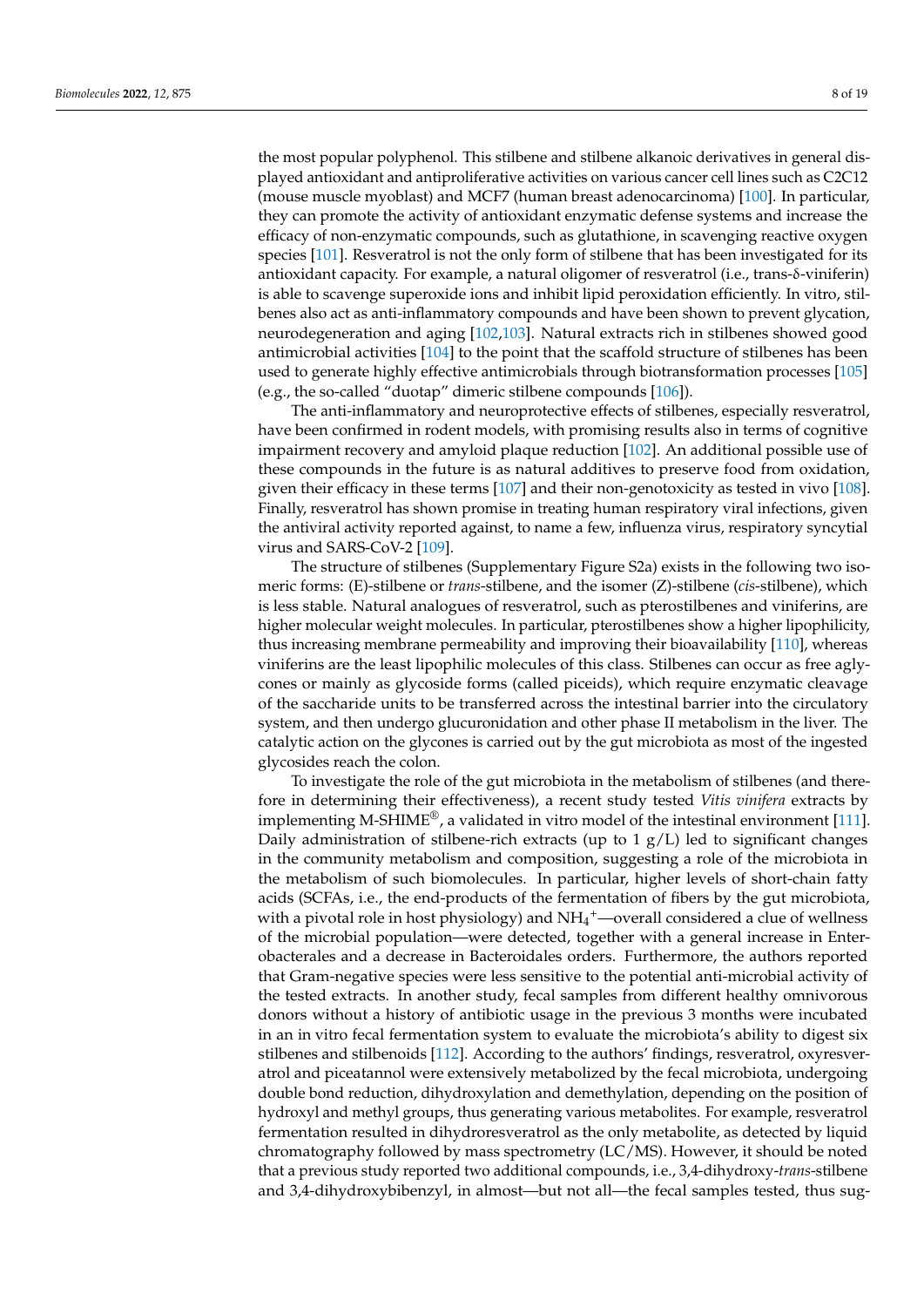gesting that metabolic processes and end-products are strictly dependent upon individual microbiota composition [\[113\]](#page-16-18). The biological properties of the so far identified intermediates and end-products still have to be clearly elucidated, but they might be responsible for the positive effects (e.g., antioxidant, anti-inflammatory and antitumoral properties) observed in some studies after the administration of stilbenes [\[110,](#page-16-15)[114\]](#page-16-19). Results obtained from resveratrol and stilbene administration might sometimes be contradictory [\[115,](#page-16-20)[116\]](#page-16-21). It is also worth noting that several stilbene-based engineered drugs have been approved by the U.S. Food and Drug Administration agency (FDA) and the European Medicines Agency (EMA) and are effectively in use for estrogen-receptor modulating therapies such as raloxifene (osteoporosis in women), toremifene and tamoxifen (both in use for hormone receptor-positive breast cancer) [\[117\]](#page-16-22). Another stilbene derivate, Ramizol, is currently under preclinical investigation for the treatment of *Clostridioides difficile* infections [\[118](#page-16-23)[,119\]](#page-16-24).

## *2.3. Phenolic Acids*

Phenolic acids are other non-flavonoid phenolic compounds, widespread in plants as free or saccharide-conjugated soluble and insoluble forms. Berries, cereals, legumes and oilseeds carry the highest amounts of phenolic acids. Phenolic acids exhibit marked radical scavenging capacity, resulting in a beneficial effect against cancer development, cardiovascular diseases, inflammatory diseases and other disorders [\[97\]](#page-16-2). In addition to the antioxidant property, quite common to polyphenols in general, as already discussed, phenolic acids possess other potentially clinically relevant properties. For example, ferulic acid showed marked antithrombotic effects in vitro and in vivo [\[120\]](#page-17-0); coumaric acid showed inhibitory effects on lactate dehydrogenase (LDH) release, promoting the recovery of hyperlipidemia steatohepatitis in vivo [\[121\]](#page-17-1); gallic acid showed anti-urolithiatic properties (inhibition of urolithiasis crystal formation), thus improving kidney health [\[122\]](#page-17-2); vanillic acid significantly inhibited human colorectal cancer growth in a xenograft tumor model, via the inhibition of hypoxia-induced expression of hypoxia-inducible factor (HIF)-1 $\alpha$ , thereby inhibiting in a dose-dependent manner the vascular endothelial growth factor (VEGF) and erythropoietin (EPO) proteins, both involved in tumor graft angiogenesis [\[123\]](#page-17-3).

Phenolic acids have also shown marked antibacterial activity in vitro against several pathogenic strains [\[124\]](#page-17-4). Zhang and colleagues [\[125\]](#page-17-5) reported a synergic effect of coumaric acid and chlorogenic acid with fosfomycin in the treatment of *L. monocytogenes* infections, whilst Tan et al. [\[126\]](#page-17-6) tested chlorogenic acid with levofloxacin, obtaining positive results on *Klebsiella pneumoniae* infections in vivo. Extracts rich in phenolic acids (e.g., from peanuts) have shown antibacterial effects against Gram-positive bacteria species, such as *Bacillus cereus* and *S. aureus*, and Gram-negative pathogens, such as *Pseudomonas aeruginosa* and *Salmonella enteritidis* [\[127\]](#page-17-7).

According to their scaffold structure, phenolic acids can be divided mainly into hydroxybenzoic (Supplementary Figure S2b) and hydroxycinnamic (Supplementary Figure S2c) acids. Hydroxycinnamic acids are derived from cinnamic acid and are usually present in foods as esters with glucose units. Hydroxybenzoic acids are derived from benzoic acid and are often found in soluble moieties with various sugars such as glucose and rhamnose. Among hydroxybenzoic acids, the best known are vanillic acid, gallic acid, *p*-hydroxybenzoate and protocatechuic acid, whereas hydroxycinnamic acids are mainly represented by chlorogenic, caffeic, ferulic and coumaric acids.

It has been extensively demonstrated that phenolic acids are metabolized by human phase II metabolism enzymes after absorption in the gastrointestinal tract, undergoing methylation, glucuronidation and sulfation with derivates that may be (more) biologically active [\[128,](#page-17-8)[129\]](#page-17-9). Phenolic acids as gut microbiota-derived end-products are produced in most metabolic pathways of phenolic compounds (Supplementary Figure S2d) and have been shown to possess intrinsic anti-inflammatory properties, as well as synergistic anti-inflammatory effects with SCFAs [\[130\]](#page-17-10). Hence, the role of the gut microbiota in phenolic compound metabolism, in general, is due to its ability to derive smaller phenolic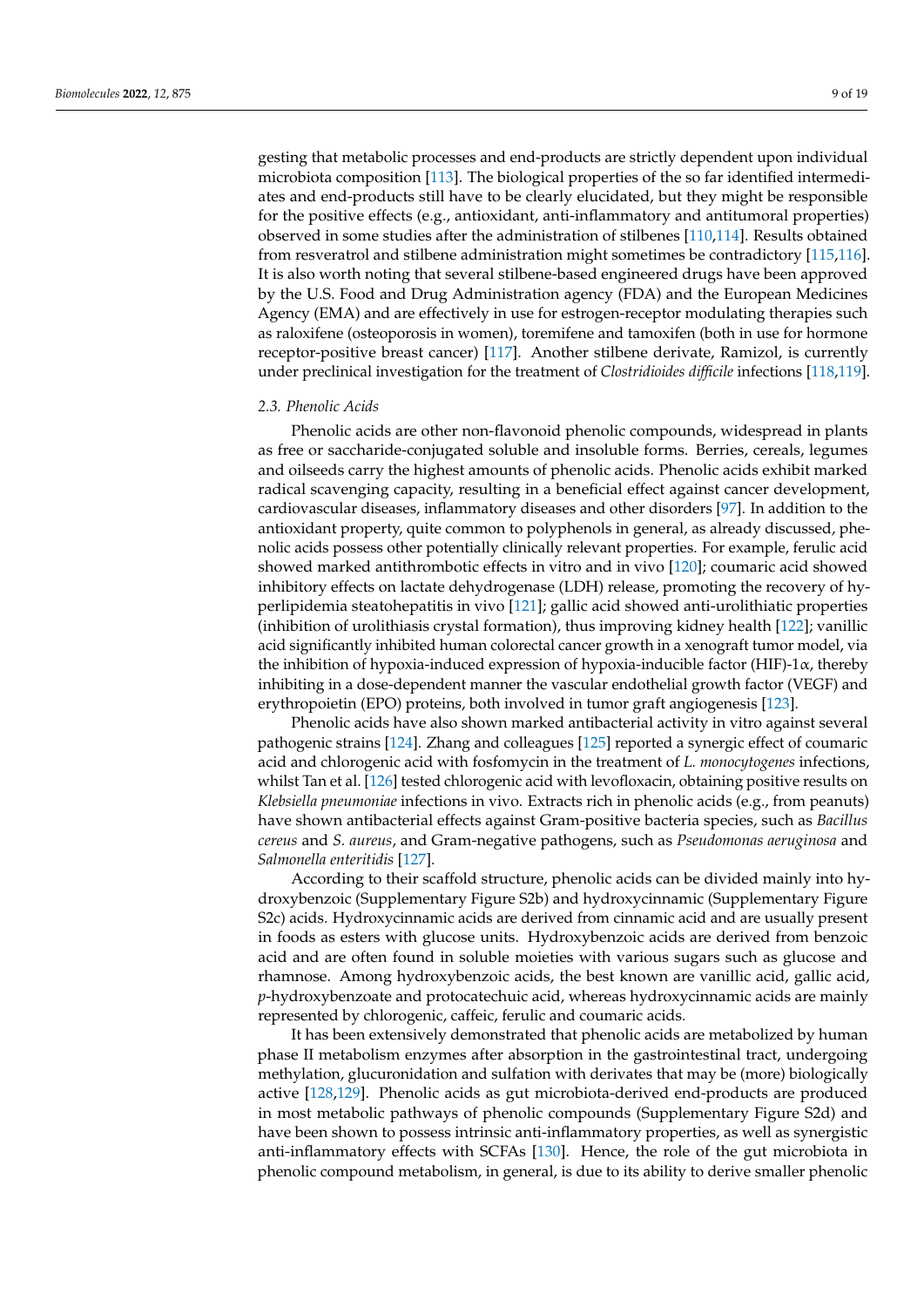compounds (i.e., phenolic acids) starting from complex phenolic (a)glycones, otherwise less absorbable and with lower biological activity.

#### *2.4. Tannins*

Tannins are a class of polyphenolic biomolecules with a high molecular weight (500 Da to 20 kDa) found in most plants, given their pivotal role in protecting from predation and regulating plant growth. The major classes of tannins are hydrolyzable tannins, condensed tannins (also known as non-hydrolyzable tannins) and phlorotannins. Hydrolyzable tannins consist of repeated units of gallic (i.e., gallotannins) or ellagic (i.e., ellagitannins) acid, or other polyhydric alcohols together with a sugar core (Supplementary Figure S3a). Tannic acid, a mixture of digallic acid esters of glucose (Supplementary Figure S3b), is one of the simplest examples of hydrolyzable tannins. Condensed tannins are mainly made of catechins together with anthocyanidin aglycone scaffolds, which explains their alternative name of proanthocyanidines (Supplementary Figure S3c). Finally, phlorotannins are oligomers of phloroglucinol, a compound mainly produced in algae. An additional group of biomolecules that are sometimes included among tannins because of their high molecular weight is polystilbenes, which, as the name suggests, are polymeric structures of stilbenoid scaffolds mainly represented by several viniferins (Supplementary Figure S3d). In vitro tannins have shown marked antioxidant properties linked to the prevention of cardiovascular diseases, cancer and osteoporosis. This potential has also aroused the interest of the food industry, which uses them as preservative agents in food [\[131\]](#page-17-11). In addition, tannins have shown promising results in the beef industry, reducing ammonia and methane production in rumen fermentation both in vitro [\[132\]](#page-17-12) and in vivo [\[133\]](#page-17-13).

In human studies, the anticancer properties of tannins have been investigated, finding interesting results, particularly for tannic acid, both in cancer prophylaxis and as an adjuvant in cancer therapy [\[134,](#page-17-14)[135\]](#page-17-15). Tannic acid has also shown promising antibacterial activity against both Gram-positive and Gram-negative species, such as *S. aureus*, *E. coli*, *Streptococcus pyogenes*, *Enterococcus faecalis*, *P. aeruginosa*, *Yersinia enterocolitica* and *Listeria innocua* [\[136–](#page-17-16)[138\]](#page-17-17). Furthermore, it has shown antiviral effects against pathogenic viruses such as influenza A virus, Papilloma virus, noroviruses, *Herpes simplex virus* type 1 and 2 and HIV [\[139\]](#page-17-18).

The pharmacological aspects of tannins have not been investigated as thoroughly as the simpler polyphenols; however, it is clearly known that their intake is not associated with direct adsorption [\[140\]](#page-17-19), resulting in over 90% of biomolecules entering the colon. Here, the gut microbiota plays a pivotal role in the catabolism of such polymers into their monomers, with the polymerization rate appearing to determine the fate of such compounds during digestion [\[141\]](#page-17-20). Gut colonizers as the genus *Akkermansia* and members of the families *Lachnospiraceae* and *Ruminococcaceae* [\[142\]](#page-17-21), as well as the species *Butyrivibrio* spp., *Gordonibacter urolithifaciens* and *Bifidobacterium pseudocatenulatum* [\[143\]](#page-17-22), are mostly necessary to ferment non-digestible condensed tannins into bioavailable metabolites—mainly catechins and phenolic acid scaffolds—that can exert systemic pharmacological effects as illustrated in the previous sections. At the same time, fermentation produces useful substrates (e.g., SCFAs and probably other still unknown metabolites) for the microbial counterpart, in a sort of prebiotic effect. In contrast, hydrolyzable tannins are degraded in mild acid conditions, releasing the monomers of gallic or ellagic acid directly in the upper digestive tract, which then undergo adsorption, conjugation with methyl, glucuronic or sulfate groups and finally excretion [\[144\]](#page-18-0).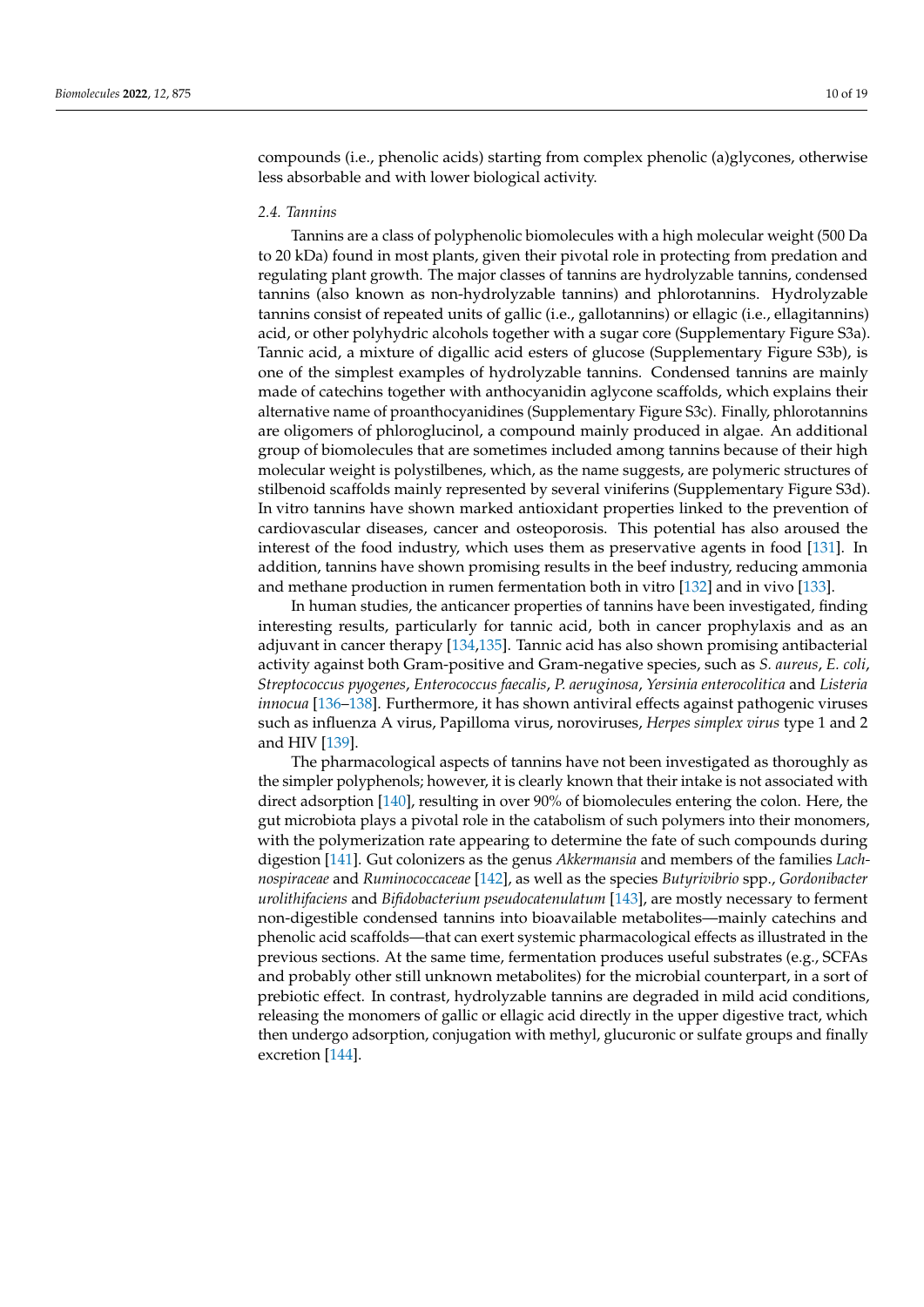# **3. Conclusions**

Being at the interface between humans and their environment, the gut microbiota plays a vital role in mediating the biological effects of compounds entering the intestine, including dietary components. Regarding the phenolic nutraceuticals specifically covered in this review, gut microbes are known to be involved in generating a potentially vast diversity of biologically effective end-products, such as phenolic acids, from glycones and polymeric forms. These metabolites, as well as aglycones, are absorbed along the intestine and can therefore exert systemic effects, either in their form or after phase II metabolism, as well as an effect on the microbial counterpart. Eventually, they can still be metabolized by the gut microbiota after intestinal excretion of the conjugated products (Figure [1\)](#page-11-0). It is worth noting that for polyphenol and tannin nutraceuticals, the neologism duplibiotic has recently been proposed [\[145\]](#page-18-1), precisely to indicate unabsorbed substrates that can modulate the gut microbiota composition through a dual prebiotic and antimicrobial effect that relies on the microbial metabolism of the duplibiotic itself. However, to date, our knowledge of the microbiota-derived metabolites of phenolic nutraceuticals is limited and their effects on human physiology are sometimes not easily explained. Among the main factors involved, there is certainly the great variety of phenolic compounds found in nature, the often-reduced numbers of enrolled patients in clinical trials, and, not least, the inter-individual variability—and even the temporal intra-individual variability—of the gut microbiome. In addition, the studies performed to assess the therapeutic efficacy of phenolic compounds often enrolled healthy subjects, making it more difficult to measure significant changes in biomarkers generally associated with pathological conditions as well as in the microbiota composition, given that dietary supplementation is often performed in the context of an unsupervised diet. Finally, it must be said that studies focusing their attention on the effect of plant-derived nutraceuticals on the gut microbiota often implemented different study designs, including the following: (i) in vitro batch fermentations of phenolic compounds with single bacterial strains, or simple synthetic consortia or complex microbial communities, either derived from animal models (mouse or rat feces, rumen fluid, etc.) or from human donors (mostly feces from healthy donors as mentioned above, and to a lesser extent saliva or other fluids); (ii) intestinal epithelial cell cultures co-incubated with plant extracts or pure phenolic compounds and simplified consortia or donor slurry, to simulate a gut ecosystem; (iii) in vivo interventional studies in animal models or directly in humans. The techniques used to assess the microbial composition and inspect eventual changes were also highly variable, ranging from viable plate counting in selective media to quantitative polymerase chain reaction with group-, genus- or species-specific primers to 16S rRNA gene sequencing (currently the gold standard for microbiota profiling), thus yielding different taxonomic resolution. In this scenario, the use of untargeted metabolomics and high-resolution shotgun metagenomics/metatranscriptomics of the gut microbiome are highly advocated as they could allow the identification of novel end-products and microbial metabolites produced alongside, as well as the enzymatic functions responsible for these conversions and the species that harbor the corresponding genes. Once this knowledge has been achieved, it is very likely that more rational intervention strategies can be implemented based on the individual gut microbiota profile for truly personalized and precision treatments.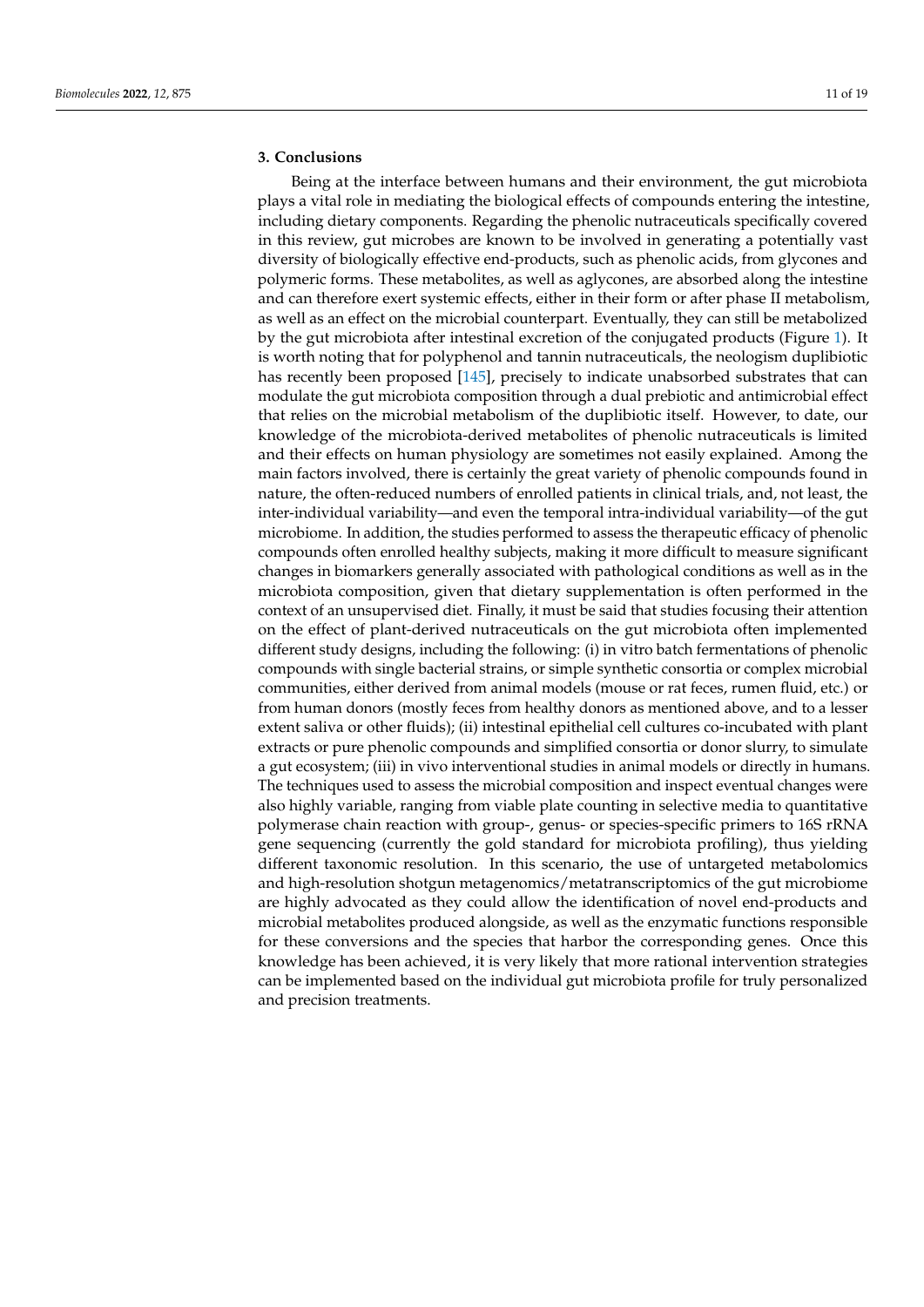<span id="page-11-0"></span>

**Figure 1.** Schematic representation of the journey of phenolic compounds through the human body. **Figure 1.** Schematic representation of the journey of phenolic compounds through the human body. Phenolic compounds (i.e., polyphenols and tannins) ingested with food during our daily dietary consumption mostly consist of glycosides or polymerized higher molecular weight moieties, but also include monomeric forms. In the oral cavity and upper digestive tract, a small fraction of such compounds is metabolized by the resident microbiota, releasing small amounts of saccharides and aglycones. Whether the monomeric aglycones come from this first step of degradation or directly from ingested food, they undergo absorption through the intestinal epithelium. Most of the phenolic moieties—the fraction of which depends on their structure as well as the food matrix microorganisms. Here, degly cost the glycosylation reactions release saccharides from the sugar moieties, then they were embedded into—reach the colon unchanged and come into contact with the trillions of commensal microorganisms. Here, deglycosylation reactions release saccharides from the sugar moieties, then dehydroxylation and phenolic ring-targeted metabolism break down the complex phenolic structures into simple and absorbable phenolic acids, among which protocatechuic acid, 3-(3,4-dihydroxyphenyl) acetic acid and 3-(3,4-dihydroxyphenyl) propionic acid. Such metabolic processes provide support for microbial growth, contributing to the production of complex microbial metabolites, still largely unknown. The phenolic end-products are absorbed through the epithelium and—as for the simple monomeric aglycones absorbed in the upper intestine—reach the liver via the portal circulation, where they undergo phase II metabolism reactions such as glucuronidation, and participant and antibacterial and methylation. The resulting glucuronate, sulfate and methyl compounds are found in the sulfation and methylation. The resulting glucuronate, sulfate and methyl compounds are found in th microbiota and meatyment. The resulting glaciational excretion and meatyr compounds are found in the bloodstream and are most likely responsible for the beneficial effects reported, including antitumoral, **Supplementary Materials:** The following supporting information can be downloaded at: microbiota after intestinal excretion of the conjugated products. GI, gastrointestinal. Image created in BioRender.com. www.material structures of the best-known flavonoid sub-families;  $\frac{1}{\sqrt{2}}$ antioxidant, antibacterial and antiviral effects. Eventually, they can still be metabolized by the gut

 ${\bf Supplementary Materials:}$  The following supporting information can be downloaded at: [https://](https://www.mdpi.com/article/10.3390/biom12070875/s1) **Automoid cub families: Eigure S2: Chamical structure of stilbance, phonelic acids and gut migrabiate** flavonoid sub-families; Figure S2: Chemical structure of stilbenes, phenolic acids and gut microbiota-<br> [www.mdpi.com/article/10.3390/biom12070875/s1,](https://www.mdpi.com/article/10.3390/biom12070875/s1) Figure S1: Chemical structures of the best-known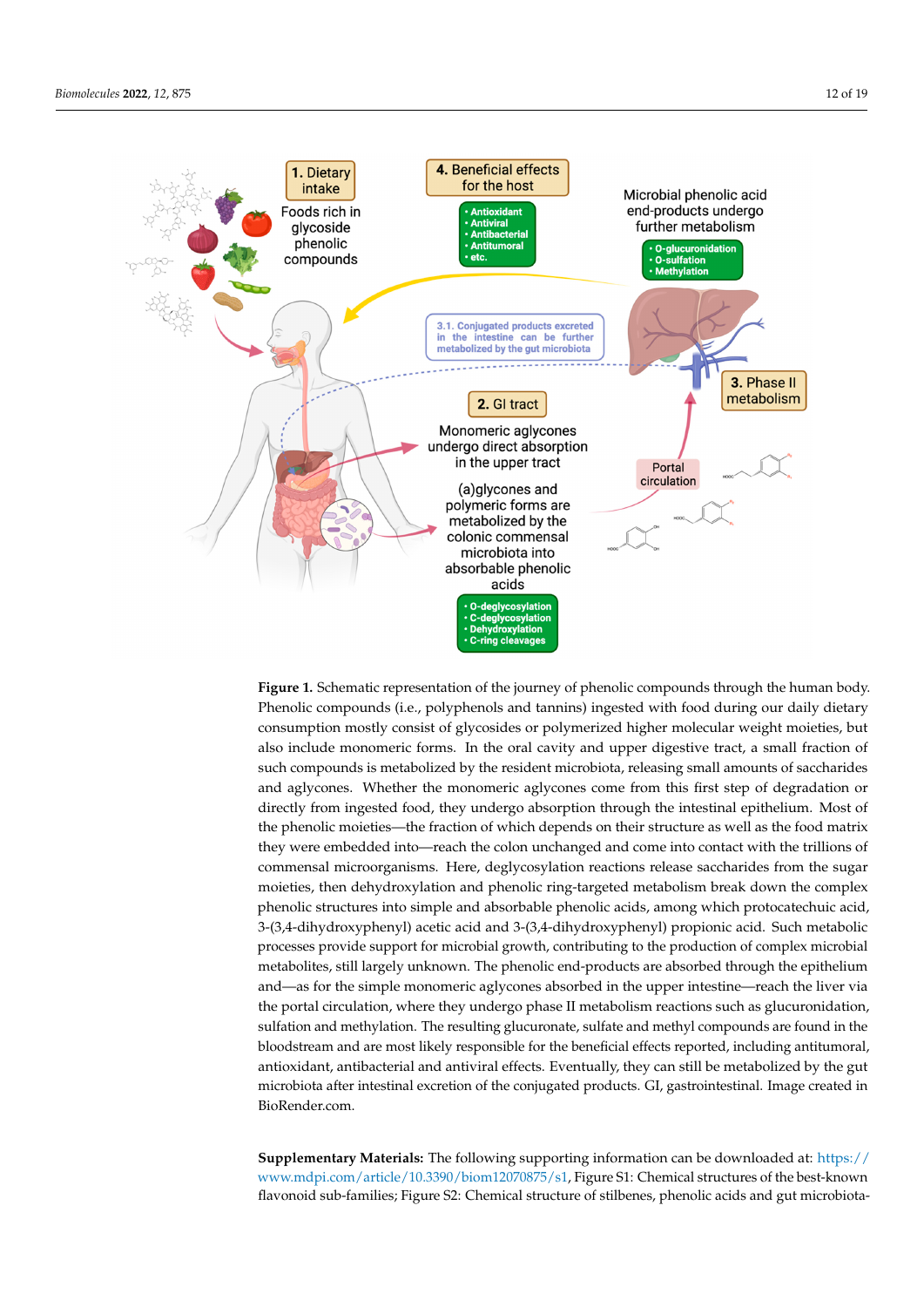derived phenolic metabolites; Figure S3: Chemical structure of tannins; Table S1: Summarized information of cited in vitro and in vivo studies.

**Author Contributions:** M.F., F.D., M.B.: writing—original draft preparation; G.C., M.M., S.T.: writing—review and editing; M.F.: visualization; P.B., S.T.: supervision; P.B., S.T.: funding acquisition. All authors have read and agreed to the published version of the manuscript.

**Funding:** This research received no external funding.

**Institutional Review Board Statement:** Not applicable.

**Informed Consent Statement:** Not applicable.

**Data Availability Statement:** Not applicable.

**Conflicts of Interest:** The authors declare no conflict of interest.

# **References**

- <span id="page-12-0"></span>1. Santini, A.; Tenore, G.C.; Novellino, E. Nutraceuticals: A paradigm of proactive medicine. *Eur. J. Pharm. Sci.* **2017**, *96*, 53–61. [\[CrossRef\]](http://doi.org/10.1016/j.ejps.2016.09.003) [\[PubMed\]](http://www.ncbi.nlm.nih.gov/pubmed/27613382)
- <span id="page-12-1"></span>2. Soto-Hernandez, M.; Palma-Tenango, M.; del Rosario Garcia-Mateos, M. *Phenolic Compounds—Biological Activity*; InTech: Rijeka, Croatia, 2017; ISBN 978-953-51-2960-8.
- <span id="page-12-2"></span>3. Rothwell, J.A.; Perez-Jimenez, J.; Neveu, V.; Medina-Remón, A.; M'Hiri, N.; García-Lobato, P.; Manach, C.; Knox, C.; Eisner, R.; Wishart, D.S.; et al. Phenol-explorer 3.0: A major update of the phenol-explorer database to incorporate data on the effects of food processing on polyphenol content. *Database* **2013**, *2013*, bat070. [\[CrossRef\]](http://doi.org/10.1093/database/bat070) [\[PubMed\]](http://www.ncbi.nlm.nih.gov/pubmed/24103452)
- <span id="page-12-3"></span>4. Shen, N.; Wang, T.; Gan, Q.; Liu, S.; Wang, L.; Jin, B. Plant flavonoids: Classification, distribution, biosynthesis, and antioxidant activity. *Food Chem.* **2022**, *383*, 132531. [\[CrossRef\]](http://doi.org/10.1016/j.foodchem.2022.132531) [\[PubMed\]](http://www.ncbi.nlm.nih.gov/pubmed/35413752)
- <span id="page-12-4"></span>5. Cosme, P.; Rodríguez, A.B.; Espino, J.; Garrido, M. Plant phenolics: Bioavailability as a key determinant of their potential health-promoting applications. *Antioxidants* **2020**, *9*, 1263. [\[CrossRef\]](http://doi.org/10.3390/antiox9121263)
- <span id="page-12-5"></span>6. Tong, Z.; He, W.; Fan, X.; Guo, A. Biological function of plant tannin and its application in animal health. *Front. Vet. Sci.* **2022**, *8*, 803657. [\[CrossRef\]](http://doi.org/10.3389/fvets.2021.803657)
- <span id="page-12-6"></span>7. Di Lorenzo, C.; Colombo, F.; Biella, S.; Stockley, C.; Restani, P. Polyphenols and human health: The role of bioavailability. *Nutrients* **2021**, *13*, 273. [\[CrossRef\]](http://doi.org/10.3390/nu13010273)
- <span id="page-12-7"></span>8. Tena, N.; Martín, J.; Asuero, A.G. State of the art of anthocyanins: Antioxidant activity, sources, bioavailability, and therapeutic effect in human health. *Antioxidants* **2020**, *9*, 451. [\[CrossRef\]](http://doi.org/10.3390/antiox9050451)
- <span id="page-12-8"></span>9. Dower, J.I.; Geleijnse, J.M.; Kroon, P.A.; Philo, M.; Mensink, M.; Kromhout, D.; Hollman, P.C.H. Does epicatechin contribute to the acute vascular function effects of dark chocolate? A randomized, crossover study. *Mol. Nutr. Food Res.* **2016**, *60*, 2379–2386. [\[CrossRef\]](http://doi.org/10.1002/mnfr.201600045)
- <span id="page-12-9"></span>10. Smeriglio, A.; Barreca, D.; Bellocco, E.; Trombetta, D. Proanthocyanidins and hydrolysable tannins: Occurrence, dietary intake and pharmacological effects. *Br. J. Pharmacol.* **2017**, *174*, 1244–1262. [\[CrossRef\]](http://doi.org/10.1111/bph.13630)
- 11. Kawabata, K.; Yoshioka, Y.; Terao, J. Role of intestinal microbiota in the bioavailability and physiological functions of dietary polyphenols. *Molecules* **2019**, *24*, 370. [\[CrossRef\]](http://doi.org/10.3390/molecules24020370)
- <span id="page-12-10"></span>12. Corrêa, T.A.F.; Rogero, M.M.; Hassimotto, N.M.A.; Lajolo, F.M. The two-way polyphenols-microbiota interactions and their effects on obesity and related metabolic diseases. *Front. Nutr.* **2019**, *6*, 188. [\[CrossRef\]](http://doi.org/10.3389/fnut.2019.00188) [\[PubMed\]](http://www.ncbi.nlm.nih.gov/pubmed/31921881)
- <span id="page-12-11"></span>13. Hashemzaei, M.; Far, A.D.; Yari, A.; Heravi, R.E.; Tabrizian, K.; Taghdisi, S.M.; Sadegh, S.E.; Tsarouhas, K.; Kouretas, D.; Tzanakakis, G.; et al. Anticancer and apoptosis-inducing effects of quercetin in vitro and in vivo. *Oncol. Rep.* **2017**, *38*, 819–828. [\[CrossRef\]](http://doi.org/10.3892/or.2017.5766) [\[PubMed\]](http://www.ncbi.nlm.nih.gov/pubmed/28677813)
- <span id="page-12-12"></span>14. Leyva-Soto, A.; Alejandra Chavez-Santoscoy, R.; Porras, O.; Hidalgo-Ledesma, M.; Serrano-Medina, A.; Alejandra Ramírez-Rodríguez, A.; Alejandra Castillo-Martinez, N. Epicatechin and quercetin exhibit in vitro antioxidant effect, improve biochemical parameters related to metabolic syndrome, and decrease cellular genotoxicity in humans. *Food Res. Int.* **2021**, *142*, 110101. [\[CrossRef\]](http://doi.org/10.1016/j.foodres.2020.110101) [\[PubMed\]](http://www.ncbi.nlm.nih.gov/pubmed/33773697)
- <span id="page-12-13"></span>15. Imran, M.; Salehi, B.; Sharifi-Rad, J.; Gondal, T.A.; Saeed, F.; Imran, A.; Shahbaz, M.; Fokou, P.V.T.; Arshad, M.U.; Khan, H.; et al. Kaempferol: A key emphasis to its anticancer potential. *Molecules* **2019**, *24*, 2277. [\[CrossRef\]](http://doi.org/10.3390/molecules24122277) [\[PubMed\]](http://www.ncbi.nlm.nih.gov/pubmed/31248102)
- <span id="page-12-14"></span>16. Bondonno, N.P.; Dalgaard, F.; Kyrø, C.; Murray, K.; Bondonno, C.P.; Lewis, J.R.; Croft, K.D.; Gislason, G.; Scalbert, A.; Cassidy, A.; et al. Flavonoid intake is associated with lower mortality in the danish diet cancer and health cohort. *Nat. Commun.* **2019**, *10*, 3651. [\[CrossRef\]](http://doi.org/10.1038/s41467-019-11622-x) [\[PubMed\]](http://www.ncbi.nlm.nih.gov/pubmed/31409784)
- <span id="page-12-15"></span>17. Menezes, R.; Rodriguez-Mateos, A.; Kaltsatou, A.; González-Sarrías, A.; Greyling, A.; Giannaki, C.; Andres-Lacueva, C.; Milenkovic, D.; Gibney, E.R.; Dumont, J.; et al. Impact of flavonols on cardiometabolic biomarkers: A meta-analysis of randomized controlled human trials to explore the role of inter-individual variability. *Nutrients* **2017**, *9*, 117. [\[CrossRef\]](http://doi.org/10.3390/nu9020117)
- <span id="page-12-16"></span>18. Adamczak, A.; Ożarowski, M.; Karpiński, T.M. Antibacterial activity of some flavonoids and organic acids widely distributed in plants. *J. Clin. Med.* **2020**, *9*, 109. [\[CrossRef\]](http://doi.org/10.3390/jcm9010109)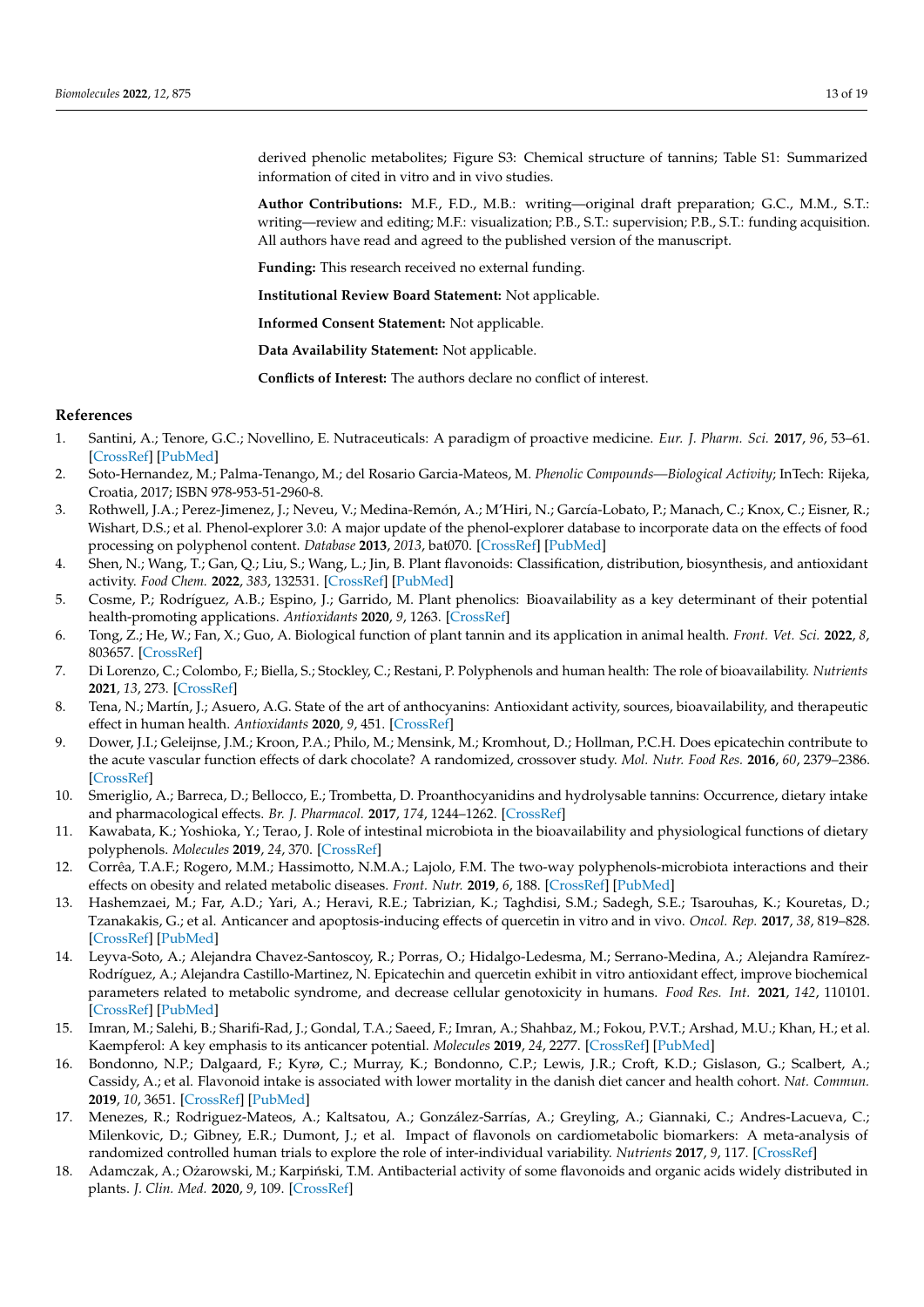- <span id="page-13-0"></span>19. Mouffouk, C.; Mouffouk, S.; Mouffouk, S.; Hambaba, L.; Haba, H. Flavonols as potential antiviral drugs targeting SARS-CoV-2 proteases (3CLpro and PLpro), spike protein, RNA-dependent RNA polymerase (RdRp) and angiotensin-converting enzyme II receptor (ACE2). *Eur. J. Pharmacol.* **2021**, *891*, 173759. [\[CrossRef\]](http://doi.org/10.1016/j.ejphar.2020.173759)
- <span id="page-13-1"></span>20. Zakaryan, H.; Arabyan, E.; Oo, A.; Zandi, K. Flavonoids: Promising Natural Compounds against Viral Infections. *Arch. Virol.* **2017**, *162*, 2539–2551. [\[CrossRef\]](http://doi.org/10.1007/s00705-017-3417-y)
- <span id="page-13-2"></span>21. Marín, L.; Miguélez, E.M.; Villar, C.J.; Lombó, F. Bioavailability of dietary polyphenols and gut microbiota metabolism: Antimicrobial properties. *Biomed. Res. Int.* **2015**, *2015*, 905215. [\[CrossRef\]](http://doi.org/10.1155/2015/905215)
- <span id="page-13-3"></span>22. Zamora-Ros, R.; Knaze, V.; Rothwell, J.A.; Hémon, B.; Moskal, A.; Overvad, K.; Tjønneland, A.; Kyrø, C.; Fagherazzi, G.; Boutron-Ruault, M.C.; et al. Dietary polyphenol intake in Europe: The European prospective investigation into cancer and nutrition (EPIC) study. *Eur. J. Nutr.* **2016**, *55*, 1359–1375. [\[CrossRef\]](http://doi.org/10.1007/s00394-015-0950-x) [\[PubMed\]](http://www.ncbi.nlm.nih.gov/pubmed/26081647)
- <span id="page-13-4"></span>23. Rogozinska, M.; Biesaga, M. Decomposition of flavonols in the presence of saliva. *Appl. Sci.* **2020**, *10*, 7511. [\[CrossRef\]](http://doi.org/10.3390/app10217511)
- <span id="page-13-5"></span>24. Riva, A.; Kolimár, D.; Spittler, A.; Wisgrill, L.; Herbold, C.W.; Abrankó, L.; Berry, D. Conversion of rutin, a prevalent dietary flavonol, by the human gut microbiota. *Front. Microbiol.* **2020**, *11*, 585428. [\[CrossRef\]](http://doi.org/10.3389/fmicb.2020.585428) [\[PubMed\]](http://www.ncbi.nlm.nih.gov/pubmed/33408702)
- <span id="page-13-6"></span>25. Beekwilder, J.; Marcozzi, D.; Vecchi, S.; De Vos, R.; Janssen, P.; Francke, C.; Vlieg, J.V.H.; Hall, R.D. Characterization of rhamnosidases from *Lactobacillus plantarum* and *Lactobacillus acidophilus*. *Appl. Environ. Microbiol.* **2009**, *75*, 3447–3454. [\[CrossRef\]](http://doi.org/10.1128/AEM.02675-08) [\[PubMed\]](http://www.ncbi.nlm.nih.gov/pubmed/19346347)
- <span id="page-13-7"></span>26. Bang, S.H.; Hyun, Y.J.; Shim, J.; Hong, S.W.; Kim, D.H. Metabolism of rutin and poncirin by human intestinal microbiota and cloning of their metabolizing α-L-rhamnosidase from bifidobacterium dentium. *J. Microbiol. Biotechnol.* **2015**, *25*, 18–25. [\[CrossRef\]](http://doi.org/10.4014/jmb.1404.04060) [\[PubMed\]](http://www.ncbi.nlm.nih.gov/pubmed/25179902)
- <span id="page-13-8"></span>27. Murota, K.; Terao, J. Antioxidative flavonoid quercetin: Implication of its intestinal absorption and metabolism. *Arch. Biochem. Biophys.* **2003**, *417*, 12–17. [\[CrossRef\]](http://doi.org/10.1016/S0003-9861(03)00284-4)
- <span id="page-13-9"></span>28. Najmanová, I.; Najmanová, N.; Pourová, J.; Pourová, P.; Vopř Salovásalov´salová, M.; Pilařov, V.; Pilařová, P.; Semeck´y, V.; Semeck´y, S.; Nováková, L.; et al. Flavonoid metabolite 3-(3-Hydroxyphenyl)propionic acid formed by human microflora decreases arterial blood pressure in rats. *Mol. Nutr. Food Res.* **2016**, *60*, 981–991. [\[CrossRef\]](http://doi.org/10.1002/mnfr.201500761) [\[PubMed\]](http://www.ncbi.nlm.nih.gov/pubmed/26790841)
- <span id="page-13-10"></span>29. Santangelo, R.; Silvestrini, A.; Mancuso, C. Ginsenosides, catechins, quercetin and gut microbiota: Current evidence of challenging interactions. *Food Chem. Toxicol.* **2019**, *123*, 42–49. [\[CrossRef\]](http://doi.org/10.1016/j.fct.2018.10.042)
- <span id="page-13-11"></span>30. Dhuique-Mayer, C.; Caris-Veyrat, C.; Ollitrault, P.; Curk, F.; Amiot, M.J. Varietal and interspecific influence on micronutrient contents in citrus from the Mediterranean area. *J. Agric. Food Chem.* **2005**, *53*, 2140–2145. [\[CrossRef\]](http://doi.org/10.1021/jf0402983)
- <span id="page-13-12"></span>31. Denaro, M.; Smeriglio, A.; Trombetta, D. Antioxidant and anti-inflammatory activity of citrus flavanones mix and its stability after in vitro simulated digestion. *Antioxidants* **2021**, *10*, 140. [\[CrossRef\]](http://doi.org/10.3390/antiox10020140)
- <span id="page-13-13"></span>32. Boniface, P.K.; Elizabeth, F.I. Flavones as a privileged scaffold in drug discovery: Current developments. *Curr. Org. Synth.* **2019**, *16*, 968–1001. [\[CrossRef\]](http://doi.org/10.2174/1570179416666190719125730) [\[PubMed\]](http://www.ncbi.nlm.nih.gov/pubmed/31984880)
- <span id="page-13-14"></span>33. Schar, M.Y.; Curtis, P.J.; Hazim, S.; Ostertag, L.M.; Kay, C.D.; Potter, J.F.; Cassidy, A. Orange juice–derived flavanone and phenolic metabolites do not acutely affect cardiovascular risk biomarkers: A randomized, placebo-controlled, crossover trial in men at moderate risk of cardiovascular disease. *Am. J. Clin. Nutr.* **2015**, *101*, 931–938. [\[CrossRef\]](http://doi.org/10.3945/ajcn.114.104364)
- <span id="page-13-15"></span>34. Salehi, B.; Fokou, P.V.T.; Sharifi-Rad, M.; Zucca, P.; Pezzani, R.; Martins, N.; Sharifi-Rad, J. The therapeutic potential of naringenin: A review of clinical trials. *Pharmaceuticals* **2019**, *12*, 11. [\[CrossRef\]](http://doi.org/10.3390/ph12010011) [\[PubMed\]](http://www.ncbi.nlm.nih.gov/pubmed/30634637)
- <span id="page-13-16"></span>35. Zhang, Z.; Nie, M.; Liu, C.; Jiang, N.; Liu, C.; Li, D. Citrus flavanones enhance β-carotene uptake in vitro experiment using Caco-2 cell: Structure-activity relationship and molecular mechanisms. *J. Agric. Food Chem.* **2019**, *67*, 4280–4288. [\[CrossRef\]](http://doi.org/10.1021/acs.jafc.9b01376) [\[PubMed\]](http://www.ncbi.nlm.nih.gov/pubmed/30907592)
- <span id="page-13-17"></span>36. Fareza, M.S.; Syah, Y.M.; Mujahidin, D.; Juliawaty, L.D.; Kurniasih, I. Antibacterial flavanones and dihydrochalcones from macaranga trichocarpa. *Z. Nat. C J. Biosci.* **2014**, *69*, 375–380. [\[CrossRef\]](http://doi.org/10.5560/znc.2014-0066)
- <span id="page-13-18"></span>37. Valdés, E.; González, C.; Díaz, K.; Vásquez-Martínez, Y.; Mascayano, C.; Torrent, C.; Cabezas, F.; Mejias, S.; Montoya, M.; Cortez-San Martín, M.; et al. Biological properties and absolute configuration of flavanones from calceolaria thyrsiflora graham. *Front. Pharmacol.* **2020**, *11*, 1125. [\[CrossRef\]](http://doi.org/10.3389/fphar.2020.01125)
- <span id="page-13-19"></span>38. Tutunchi, H.; Naeini, F.; Ostadrahimi, A.; Hosseinzadeh-Attar, M.J. Naringenin, a Flavanone with antiviral and anti-inflammatory effects: A promising treatment strategy against COVID-19. *Phyther. Res.* **2020**, *34*, 3137–3147. [\[CrossRef\]](http://doi.org/10.1002/ptr.6781)
- <span id="page-13-20"></span>39. Serra, A.; MacIà, A.; Romero, M.P.; Reguant, J.; Ortega, N.; Motilva, M.J. Metabolic pathways of the colonic metabolism of flavonoids (flavonols, flavones and flavanones) and phenolic acids. *Food Chem.* **2012**, *130*, 383–393. [\[CrossRef\]](http://doi.org/10.1016/j.foodchem.2011.07.055)
- <span id="page-13-21"></span>40. Ávila-gálvez, M.Á.; Giménez-bastida, J.A.; González-sarrías, A.; Espín, J.C. New insights into the metabolism of the flavanones eriocitrin and hesperidin: A comparative human pharmacokinetic study. *Antioxidants* **2021**, *10*, 435. [\[CrossRef\]](http://doi.org/10.3390/antiox10030435)
- <span id="page-13-22"></span>41. Anacleto, S.L.; Milenkovic, D.; Kroon, P.A.; Needs, P.W.; Lajolo, F.M.; Hassimotto, N.M.A. Citrus flavanone metabolites protect pancreatic-β cells under oxidative stress induced by cholesterol. *Food Funct.* **2020**, *11*, 8612–8624. [\[CrossRef\]](http://doi.org/10.1039/D0FO01839B)
- <span id="page-13-23"></span>42. Braune, A.; Blaut, M. Bacterial species involved in the conversion of dietary flavonoids in the human gut. *Gut Microbes* **2016**, *7*, 216–234. [\[CrossRef\]](http://doi.org/10.1080/19490976.2016.1158395) [\[PubMed\]](http://www.ncbi.nlm.nih.gov/pubmed/26963713)
- <span id="page-13-24"></span>43. Yu, J.; Bi, X.; Yu, B.; Chen, D. Isoflavones: Anti-inflammatory benefit and possible caveats. *Nutrients* **2016**, *8*, 361. [\[CrossRef\]](http://doi.org/10.3390/nu8060361) [\[PubMed\]](http://www.ncbi.nlm.nih.gov/pubmed/27294954)
- <span id="page-13-25"></span>44. Vitale, D.C.; Piazza, C.; Melilli, B.; Drago, F.; Salomone, S. Isoflavones: Estrogenic activity, biological effect and bioavailability. *Eur. J. Drug Metab. Pharmacokinet.* **2013**, *38*, 15–25. [\[CrossRef\]](http://doi.org/10.1007/s13318-012-0112-y) [\[PubMed\]](http://www.ncbi.nlm.nih.gov/pubmed/23161396)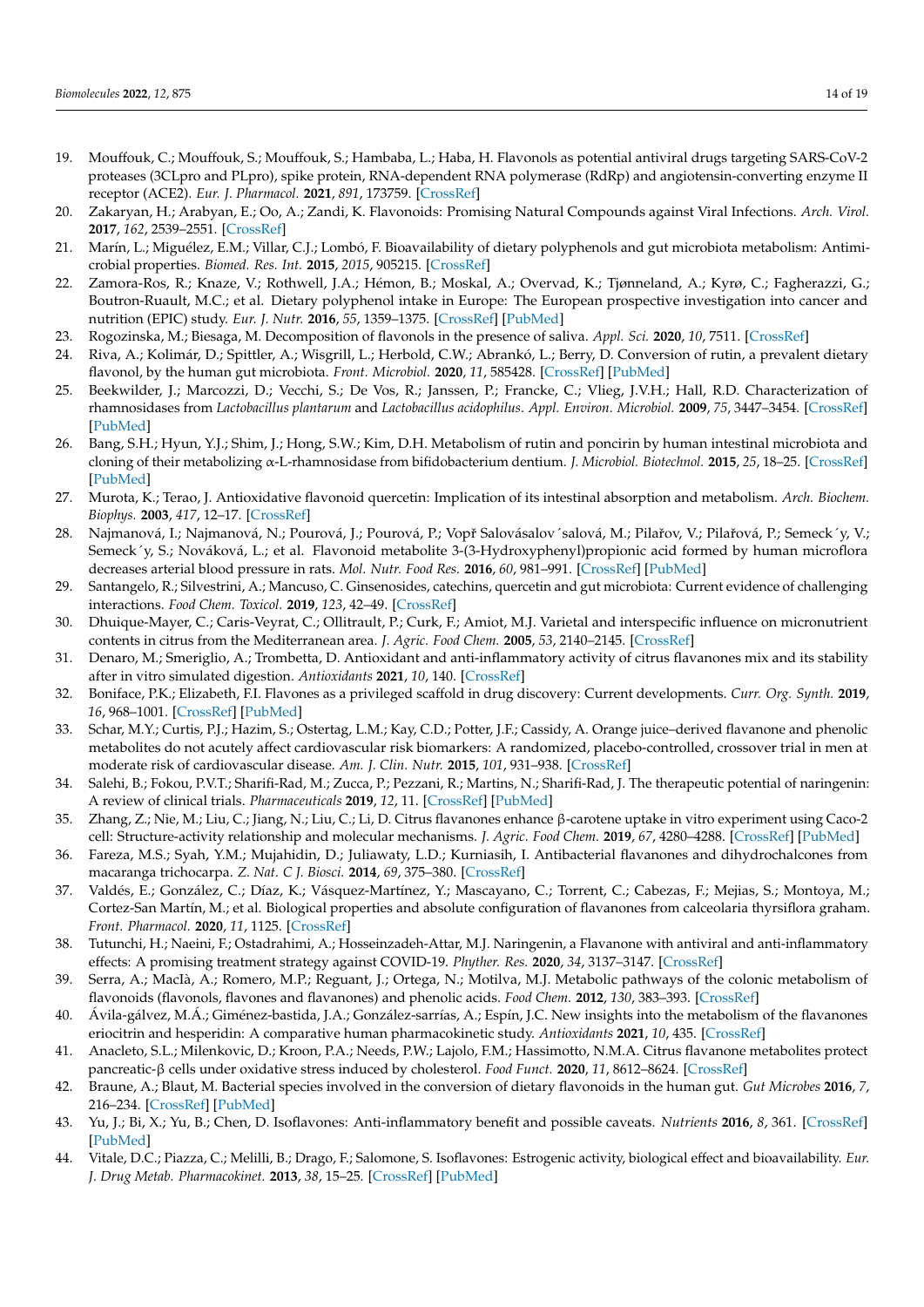- <span id="page-14-0"></span>45. Messina, M.; Mejia, S.B.; Cassidy, A.; Duncan, A.; Kurzer, M.; Nagato, C.; Ronis, M.; Rowland, I.; Sievenpiper, J.; Barnes, S. Neither soyfoods nor isoflavones warrant classification as endocrine disruptors: A technical review of the observational and clinical data. *Crit. Rev. Food Sci. Nutr.* **2021**, *61*, 1–57. [\[CrossRef\]](http://doi.org/10.1080/10408398.2021.1895054)
- <span id="page-14-1"></span>46. Lambert, M.N.T.; Thybo, C.B.; Lykkeboe, S.; Rasmussen, L.M.; Frette, X.; Christensen, L.P.; Jeppesen, P.B. Combined bioavailable isoflavones and probiotics improve bone status and estrogen metabolism in postmenopausal osteopenic women: A randomized controlled trial. *Am. J. Clin. Nutr.* **2017**, *106*, 909–920. [\[CrossRef\]](http://doi.org/10.3945/ajcn.117.153353)
- <span id="page-14-2"></span>47. Albert Dhayakaran, R.P.; Neethirajan, S.; Xue, J.; Shi, J. Characterization of antimicrobial efficacy of soy isoflavones against pathogenic biofilms. *LWT Food Sci. Technol.* **2015**, *63*, 859–865. [\[CrossRef\]](http://doi.org/10.1016/j.lwt.2015.04.053)
- <span id="page-14-3"></span>48. Kalli, S.; Araya-Cloutier, C.; Hageman, J.; Vincken, J.P. Insights into the molecular properties underlying antibacterial activity of prenylated (iso)flavonoids against MRSA. *Sci. Rep.* **2021**, *11*, 14180. [\[CrossRef\]](http://doi.org/10.1038/s41598-021-92964-9)
- <span id="page-14-4"></span>49. Smith, B.N.; Oelschlager, M.L.; Abdul Rasheed, M.S.; Dilger, R.N. Dietary soy isoflavones reduce pathogen-related mortality in growing pigs under porcine reproductive and respiratory syndrome viral challenge. *J. Anim. Sci.* **2020**, *98*, skaa024. [\[CrossRef\]](http://doi.org/10.1093/jas/skaa024)
- <span id="page-14-5"></span>50. Toro-Funes, N.; Morales-Gutiérrez, F.J.; Veciana-Nogués, M.T.; Vidal-Carou, M.C.; Spencer, J.P.E.; Rodriguez-Mateos, A. The intracellular metabolism of isoflavones in endothelial cells. *Food Funct.* **2015**, *6*, 97–107. [\[CrossRef\]](http://doi.org/10.1039/C4FO00772G)
- <span id="page-14-6"></span>51. Gaya, P.; Peirotén, Á.; Medina, M.; Landete, J.M. Isoflavone metabolism by a collection of lactic acid bacteria and bifidobacteria with biotechnological interest. *Int. J. Food Sci. Nutr.* **2016**, *67*, 117–124. [\[CrossRef\]](http://doi.org/10.3109/09637486.2016.1144724)
- <span id="page-14-7"></span>52. Wang, X.-L.L.; Kim, H.-J.J.; Kang, S.-I.; Kim, S.-I.; Hur, H.-G. Production of phytoestrogen s-equol from daidzein in mixed culture of two anaerobic bacteria. *Arch. Microbiol.* **2007**, *187*, 155–160. [\[CrossRef\]](http://doi.org/10.1007/s00203-006-0183-8) [\[PubMed\]](http://www.ncbi.nlm.nih.gov/pubmed/17109177)
- <span id="page-14-8"></span>53. Alshehri, M.M.; Sharifi-Rad, J.; Herrera-Bravo, J.; Jara, E.L.; Salazar, L.A.; Kregiel, D.; Uprety, Y.; Akram, M.; Iqbal, M.; Martorell, M.; et al. Therapeutic potential of isoflavones with an emphasis on daidzein. *Oxid. Med. Cell. Longev.* **2021**, *2021*, 6331630. [\[CrossRef\]](http://doi.org/10.1155/2021/6331630) [\[PubMed\]](http://www.ncbi.nlm.nih.gov/pubmed/34539970)
- <span id="page-14-9"></span>54. Sekikawa, A.; Ihara, M.; Lopez, O.; Kakuta, C.; Lopresti, B.; Higashiyama, A.; Aizenstein, H.; Chang, Y.-F.; Mathis, C.; Miyamoto, Y.; et al. Effect of S-equol and soy isoflavones on heart and brain. *Curr. Cardiol. Rev.* **2018**, *15*, 114–135. [\[CrossRef\]](http://doi.org/10.2174/1573403X15666181205104717)
- <span id="page-14-10"></span>55. Frankenfeld, C.L.; Atkinson, C.; Wähälä, K.; Lampe, J.W. Obesity prevalence in relation to gut microbial environments capable of producing equol or O-desmethylangolensin from the isoflavone daidzein. *Eur. J. Clin. Nutr.* **2014**, *68*, 526–530. [\[CrossRef\]](http://doi.org/10.1038/ejcn.2014.23) [\[PubMed\]](http://www.ncbi.nlm.nih.gov/pubmed/24569543)
- <span id="page-14-11"></span>56. Shoaib, M.; Shah, S.W.A.; Ali, N.; Shah, I.; Naveed Umar, M.; Shafiullah; Ayaz, M.; Tahir, M.N.; Akhtar, S. In Vitro enzyme inhibition potentials and antioxidant activity of synthetic flavone derivatives. *J. Chem.* **2015**, *2015*, 516878. [\[CrossRef\]](http://doi.org/10.1155/2015/516878)
- <span id="page-14-12"></span>57. Raina, R.; Hussain, A.; Sharma, R. Molecular insight into apoptosis mediated by flavones in cancer. *World Acad. Sci. J.* **2020**, *2*, 1. [\[CrossRef\]](http://doi.org/10.3892/wasj.2020.47)
- <span id="page-14-13"></span>58. Lin, C.H.; Chang, C.Y.; Lee, K.R.; Lin, H.J.; Chen, T.H.; Wan, L. Flavones inhibit breast cancer proliferation through the Akt/FOXO3a signaling pathway. *BMC Cancer* **2015**, *15*, 958. [\[CrossRef\]](http://doi.org/10.1186/s12885-015-1965-7)
- <span id="page-14-14"></span>59. Hostetler, G.L.; Ralston, R.A.; Schwartz, S.J. Flavones: Food Sources, Bioavailability, Metabolism, and Bioactivity. *Adv. Nutr.* **2017**, *8*, 423–435. [\[CrossRef\]](http://doi.org/10.3945/an.116.012948)
- <span id="page-14-15"></span>60. Noh, K.; Kang, Y.; Nepal, M.R.; Jeong, K.S.; Oh, D.G.; Kang, M.J.; Lee, S.; Kang, W.; Jeong, H.G.; Jeong, T.C. Role of intestinal microbiota in baicalin-induced drug interaction and its pharmacokinetics. *Molecules* **2016**, *21*, 337. [\[CrossRef\]](http://doi.org/10.3390/molecules21030337)
- <span id="page-14-16"></span>61. Braune, A.; Blaut, M. Intestinal bacterium eubacterium cellulosolvens deglycosylates flavonoid C- and o-glucosides. *Appl. Environ. Microbiol.* **2012**, *78*, 8151–8153. [\[CrossRef\]](http://doi.org/10.1128/AEM.02115-12)
- <span id="page-14-17"></span>62. Yang, G.; Hong, S.; Yang, P.; Sun, Y.; Wang, Y.; Zhang, P.; Jiang, W.; Gu, Y. Discovery of an ene-reductase for initiating flavone and flavonol catabolism in gut bacteria. *Nat. Commun.* **2021**, *12*, 790. [\[CrossRef\]](http://doi.org/10.1038/s41467-021-20974-2) [\[PubMed\]](http://www.ncbi.nlm.nih.gov/pubmed/33542233)
- <span id="page-14-18"></span>63. Hanske, L.; Loh, G.; Sczesny, S.; Blaut, M.; Braune, A. The Bioavailability of apigenin-7-glucoside is influenced by human intestinal microbiota in rats. *J. Nutr.* **2009**, *139*, 1095–1102. [\[CrossRef\]](http://doi.org/10.3945/jn.108.102814) [\[PubMed\]](http://www.ncbi.nlm.nih.gov/pubmed/19403720)
- <span id="page-14-19"></span>64. Xie, L.; Vance, T.; Kim, B.; Lee, S.G.; Caceres, C.; Wang, Y.; Hubert, P.A.; Lee, J.Y.; Chun, O.K.; Bolling, B.W. Aronia berry polyphenol consumption reduces plasma total and low-density lipoprotein cholesterol in former smokers without lowering biomarkers of inflammation and oxidative stress: A randomized controlled trial. *Nutr. Res.* **2017**, *37*, 67–77. [\[CrossRef\]](http://doi.org/10.1016/j.nutres.2016.12.007) [\[PubMed\]](http://www.ncbi.nlm.nih.gov/pubmed/28215316)
- <span id="page-14-20"></span>65. Chen, J.; Wang, Y.; Zhu, T.; Yang, S.; Cao, J.; Li, X.; Wang, L.S.; Sun, C. Beneficial regulatory effects of polymethoxyflavone—rich fraction from ougan (*Citrus Reticulata* Cv. *Suavissima) fruit on gut microbiota and identification of its intestinal metabolites in mice. Antioxidants* **2020**, *9*, 831. [\[CrossRef\]](http://doi.org/10.3390/ANTIOX9090831)
- <span id="page-14-21"></span>66. Guruvayoorappan, C.; Kuttan, G. (+)-Catechin Inhibits tumour angiogenesis and regulates the production of nitric oxide and TNF-α in LPS-stimulated macrophages. *Innate Immun.* **2008**, *14*, 160–174. [\[CrossRef\]](http://doi.org/10.1177/1753425908093295) [\[PubMed\]](http://www.ncbi.nlm.nih.gov/pubmed/18562575)
- <span id="page-14-22"></span>67. Núñez-iglesias, M.J.; Novio, S.; García, C.; Pérez-muñuzuri, M.E.; Martínez, M.C.; Santiago, J.L.; Boso, S.; Gago, P.; Freire-garabal, M. Co-adjuvant therapy efficacy of catechin and procyanidin B2 with docetaxel on hormone-related cancers in vitro. *Int. J. Mol. Sci.* **2021**, *22*, 7178. [\[CrossRef\]](http://doi.org/10.3390/ijms22137178)
- <span id="page-14-23"></span>68. Gupta, S.C.; Kannappan, R.; Reuter, S.; Kim, J.H.; Aggarwal, B.B. Chemosensitization of tumors by resveratrol. *Ann. N. Y. Acad. Sci.* **2011**, *1215*, 150–160. [\[CrossRef\]](http://doi.org/10.1111/j.1749-6632.2010.05852.x)
- <span id="page-14-24"></span>69. Gupta, S.C.; Kim, J.H.; Prasad, S.; Aggarwal, B.B. Regulation of survival, proliferation, invasion, angiogenesis, and metastasis of tumor cells through modulation of inflammatory pathways by nutraceuticals. *Cancer Metastasis Rev.* **2010**, *29*, 405–434. [\[CrossRef\]](http://doi.org/10.1007/s10555-010-9235-2)
- <span id="page-14-25"></span>70. Lei, L.; Yang, Y.; He, H.; Chen, E.; Du, L.; Dong, J.; Yang, J.; Lei, L.; Yang, Y.; He, H.; et al. Flavan-3-Ols consumption and cancer risk: A meta-analysis of epidemiologic studies. *Oncotarget* **2016**, *7*, 73573–73592. [\[CrossRef\]](http://doi.org/10.18632/oncotarget.12017)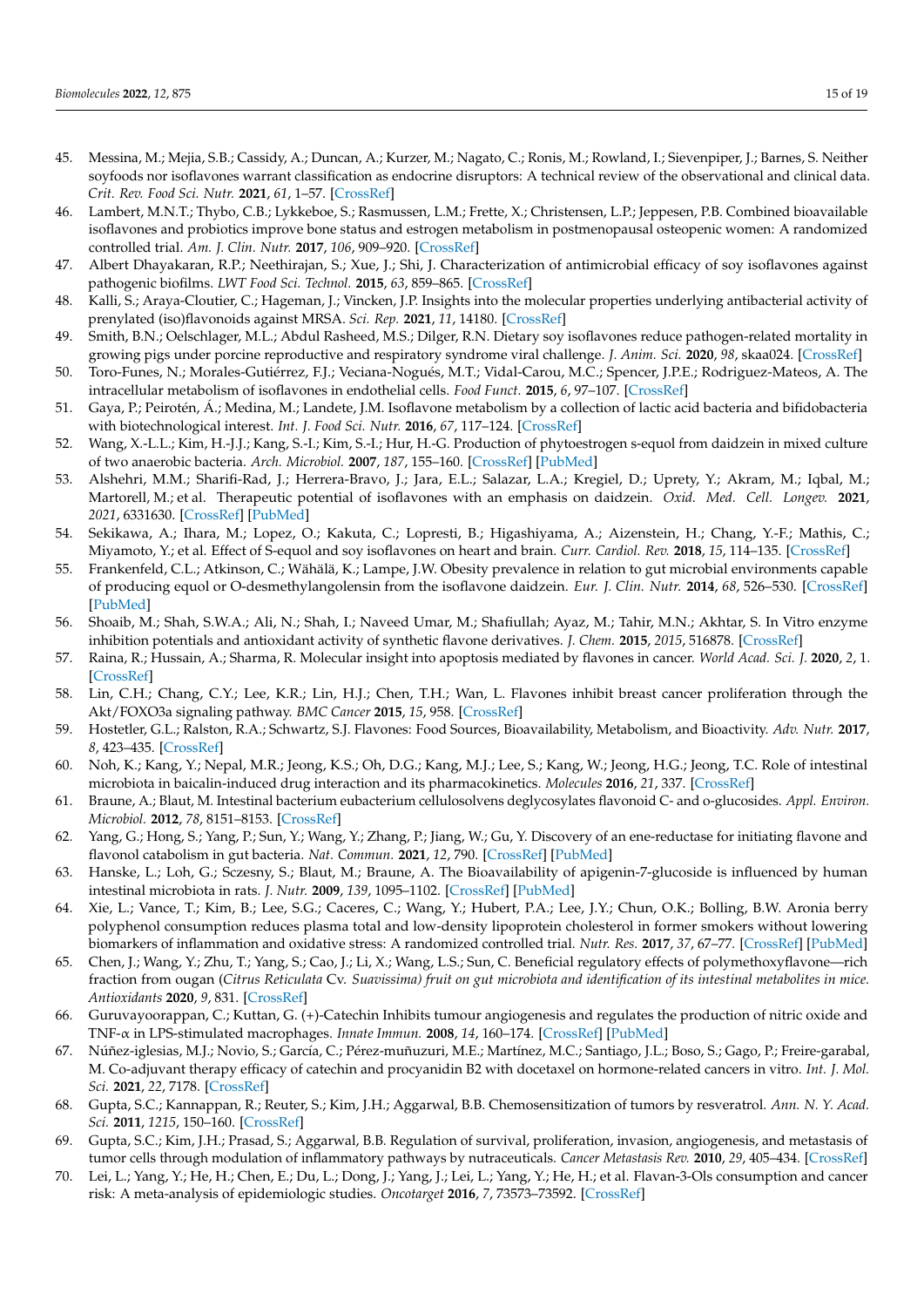- <span id="page-15-0"></span>71. Rigling, M.; Liu, Z.; Hofele, M.; Prozmann, J.; Zhang, C.; Ni, L.; Fan, R.; Zhang, Y. Aroma and catechin profile and in vitro antioxidant activity of green tea infusion as affected by submerged fermentation with *Wolfiporia cocos* (Fu Ling). *Food Chem.* **2021**, *361*, 130065. [\[CrossRef\]](http://doi.org/10.1016/j.foodchem.2021.130065)
- <span id="page-15-1"></span>72. Nguyen, C.T.; Lee, A.H.; Pham, N.M.; Van Do, V.; Ngu, N.D.; Tran, B.Q.; Binns, C. Habitual tea drinking associated with a lower risk of type 2 diabetes in Vietnamese adults. *Asia Pac. J. Clin. Nutr.* **2018**, *27*, 701–706. [\[CrossRef\]](http://doi.org/10.6133/APJCN.072017.08) [\[PubMed\]](http://www.ncbi.nlm.nih.gov/pubmed/29737820)
- <span id="page-15-2"></span>73. Wang, X.; Ouyang, Y.Y.; Liu, J.; Zhao, G. Flavonoid intake and risk of CVD: A systematic review and meta-analysis of prospective cohort studies. *Br. J. Nutr.* **2014**, *111*, 1–11. [\[CrossRef\]](http://doi.org/10.1017/S000711451300278X) [\[PubMed\]](http://www.ncbi.nlm.nih.gov/pubmed/23953879)
- <span id="page-15-3"></span>74. Xu, J.; Xu, Z.; Zheng, W. A review of the antiviral role of green tea catechins. *Molecules* **2017**, *22*, 1337. [\[CrossRef\]](http://doi.org/10.3390/molecules22081337) [\[PubMed\]](http://www.ncbi.nlm.nih.gov/pubmed/28805687)
- <span id="page-15-4"></span>75. Miklasińska, M.; Kępa, M.; Wojtyczka, R.D.; Idzik, D.; Dziedzic, A.; Wąsik, T.J. Catechin hydrate augments the antibacterial action of selected antibiotics against *Staphylococcus aureus* clinical strains. *Molecules* **2016**, *21*, 244. [\[CrossRef\]](http://doi.org/10.3390/molecules21020244) [\[PubMed\]](http://www.ncbi.nlm.nih.gov/pubmed/26907238)
- <span id="page-15-5"></span>76. Kim, H.; Venancio, V.P.; Fang, C.; Dupont, A.W.; Talcott, S.T.; Mertens-Talcott, S.U. Mango (*Mangifera indica* L.) polyphenols reduce IL-8, GRO, and GM-SCF plasma levels and increase lactobacillus species in a pilot study in patients with inflammatory bowel disease. *Nutr. Res.* **2020**, *75*, 85–94. [\[CrossRef\]](http://doi.org/10.1016/j.nutres.2020.01.002) [\[PubMed\]](http://www.ncbi.nlm.nih.gov/pubmed/32109839)
- <span id="page-15-6"></span>77. Monagas, M.; Urpi-Sarda, M.; Sánchez-Patán, F.; Llorach, R.; Garrido, I.; Gómez-Cordovés, C.; Andres-Lacueva, C.; Bartolomé, B. Insights into the metabolism and microbial biotransformation of dietary Flavan-3-Ols and the bioactivity of their metabolites. *Food Funct.* **2010**, *1*, 233–253. [\[CrossRef\]](http://doi.org/10.1039/c0fo00132e) [\[PubMed\]](http://www.ncbi.nlm.nih.gov/pubmed/21776473)
- <span id="page-15-7"></span>78. Kumar, N.; Goel, N. Phenolic acids: Natural versatile molecules with promising therapeutic applications. *Biotechnol. Rep.* **2019**, *24*, e00370. [\[CrossRef\]](http://doi.org/10.1016/j.btre.2019.e00370)
- <span id="page-15-8"></span>79. Liu, Z.; De Bruijn, W.J.C.; Bruins, M.E.; Vincken, J.P. Microbial metabolism of theaflavin-3,3'-digallate and its gut microbiota composition modulatory effects. *J. Agric. Food Chem.* **2021**, *69*, 232–245. [\[CrossRef\]](http://doi.org/10.1021/acs.jafc.0c06622)
- <span id="page-15-9"></span>80. Campos, E.M.; Stehle, P.; Simon, M.C. Microbial metabolites of Flavan-3-Ols and their biological activity. *Nutrients* **2019**, *11*, 2260. [\[CrossRef\]](http://doi.org/10.3390/nu11102260)
- <span id="page-15-10"></span>81. Mena, P.; González de Llano, D.; Brindani, N.; Esteban-Fernández, A.; Curti, C.; Moreno-Arribas, M.V.; Del Rio, D.; Bartolomé, B. 5-(3',4'-Dihydroxyphenyl)-γ-valerolactone and its sulphate conjugates, representative circulating metabolites of Flavan-3-Ols, exhibit anti-adhesive activity against uropathogenic *Escherichia coli* in bladder epithelial cells. *J. Funct. Foods* **2017**, *29*, 275–280. [\[CrossRef\]](http://doi.org/10.1016/j.jff.2016.12.035)
- <span id="page-15-11"></span>82. Fu, Z.; Liska, D.A.; Talan, D.; Chung, M. Cranberry reduces the risk of urinary tract infection recurrence in otherwise healthy women: A systematic review and meta-analysis. *J. Nutr.* **2017**, *147*, 2282–2288. [\[CrossRef\]](http://doi.org/10.3945/jn.117.254961) [\[PubMed\]](http://www.ncbi.nlm.nih.gov/pubmed/29046404)
- <span id="page-15-12"></span>83. Ma, T.; Hu, N.; Ding, C.; Zhang, Q.; Li, W.; Suo, Y.; Wang, H.; Bai, B.; Ding, C. In Vitro and In Vivo biological activities of anthocyanins from *Nitraria tangutorun* bobr. fruits. *Food Chem.* **2016**, *194*, 296–303. [\[CrossRef\]](http://doi.org/10.1016/j.foodchem.2015.07.110)
- <span id="page-15-13"></span>84. Gaiz, A.; Kundur, A.R.; Colson, N.; Shibeeb, S.; Singh, I. Assessment of in vitro effects of anthocyanins on platelet function. *Altern. Ther. Health Med.* **2020**, *26*, 12–17. [\[PubMed\]](http://www.ncbi.nlm.nih.gov/pubmed/31634878)
- <span id="page-15-14"></span>85. Demeilliers, C.; Toufektsian, M.C.; Salen, P.; Laporte, F.; Petroni, K.; de Lorgeril, M. Ethanol drinking, brain mitochondrial DNA, polyunsaturated fatty acids and effects of dietary anthocyanins. *Clin. Nutr. Exp.* **2017**, *12*, 11–19. [\[CrossRef\]](http://doi.org/10.1016/j.yclnex.2017.01.003)
- <span id="page-15-15"></span>86. Magni, G.; Marinelli, A.; Riccio, D.; Lecca, D.; Tonelli, C.; Abbracchio, M.P.; Petroni, K.; Ceruti, S. Purple corn extract as anti-allodynic treatment for trigeminal pain: Role of microglia. *Front. Cell. Neurosci.* **2018**, *12*, 378. [\[CrossRef\]](http://doi.org/10.3389/fncel.2018.00378) [\[PubMed\]](http://www.ncbi.nlm.nih.gov/pubmed/30455630)
- <span id="page-15-16"></span>87. García-Conesa, M.T.; Chambers, K.; Combet, E.; Pinto, P.; Garcia-Aloy, M.; Andrés-Lacueva, C.; De Pascual-Teresa, S.; Mena, P.; Ristic, A.K.; Hollands, W.J.; et al. Meta-analysis of the effects of foods and derived products containing ellagitannins and anthocyanins on cardiometabolic biomarkers: Analysis of factors influencing variability of the individual responses. *Int. J. Mol. Sci.* **2018**, *19*, 694. [\[CrossRef\]](http://doi.org/10.3390/ijms19030694)
- 88. Thompson, K.; Hosking, H.; Pederick, W.; Singh, I.; Santhakumar, A.B. The effect of anthocyanin supplementation in modulating platelet function in sedentary population: A randomised, double-blind, placebo-controlled, cross-over trial. *Br. J. Nutr.* **2017**, *118*, 368–374. [\[CrossRef\]](http://doi.org/10.1017/S0007114517002124)
- 89. Thompson, K.; Pederick, W.; Singh, I.; Santhakumar, A.B. Anthocyanin supplementation in alleviating thrombogenesis in overweight and obese population: A randomized, double-blind, placebo-controlled study. *J. Funct. Foods* **2017**, *32*, 131–138. [\[CrossRef\]](http://doi.org/10.1016/j.jff.2017.02.031)
- <span id="page-15-17"></span>90. Cassidy, A.; Bertoia, M.; Chiuve, S.; Flint, A.; Forman, J.; Rimm, E.B. Habitual intake of anthocyanins and flavanones and risk of cardiovascular disease in men. *Am. J. Clin. Nutr.* **2016**, *104*, 587–594. [\[CrossRef\]](http://doi.org/10.3945/ajcn.116.133132)
- <span id="page-15-18"></span>91. Pour, P.M.; Fakhri, S.; Asgary, S.; Farzaei, M.H.; Echeverría, J. The signaling pathways, and therapeutic targets of antiviral agents: Focusing on the antiviral approaches and clinical perspectives of anthocyanins in the management of viral diseases. *Front. Pharmacol.* **2019**, *10*, 1207. [\[CrossRef\]](http://doi.org/10.3389/fphar.2019.01207)
- <span id="page-15-19"></span>92. Khoo, H.E.; Azlan, A.; Tang, S.T.; Lim, S.M. Anthocyanidins and anthocyanins: Colored pigments as food, pharmaceutical ingredients, and the potential health benefits. *Food Nutr. Res.* **2017**, *61*, 1361779. [\[CrossRef\]](http://doi.org/10.1080/16546628.2017.1361779) [\[PubMed\]](http://www.ncbi.nlm.nih.gov/pubmed/28970777)
- <span id="page-15-20"></span>93. Ávila, M.; Hidalgo, M.; Sánchez-Moreno, C.; Pelaez, C.; Requena, T.; Pascual-Teresa, S. de Bioconversion of anthocyanin glycosides by *Bifidobacteria* and *Lactobacillus*. *Food Res. Int.* **2009**, *42*, 1453–1461. [\[CrossRef\]](http://doi.org/10.1016/j.foodres.2009.07.026)
- <span id="page-15-21"></span>94. Semaming, Y.; Pannengpetch, P.; Chattipakorn, S.C.; Chattipakorn, N. Pharmacological properties of protocatechuic acid and its potential roles as complementary medicine. *Evid. Based Complement Altern. Med.* **2015**, *2015*, 593902. [\[CrossRef\]](http://doi.org/10.1155/2015/593902)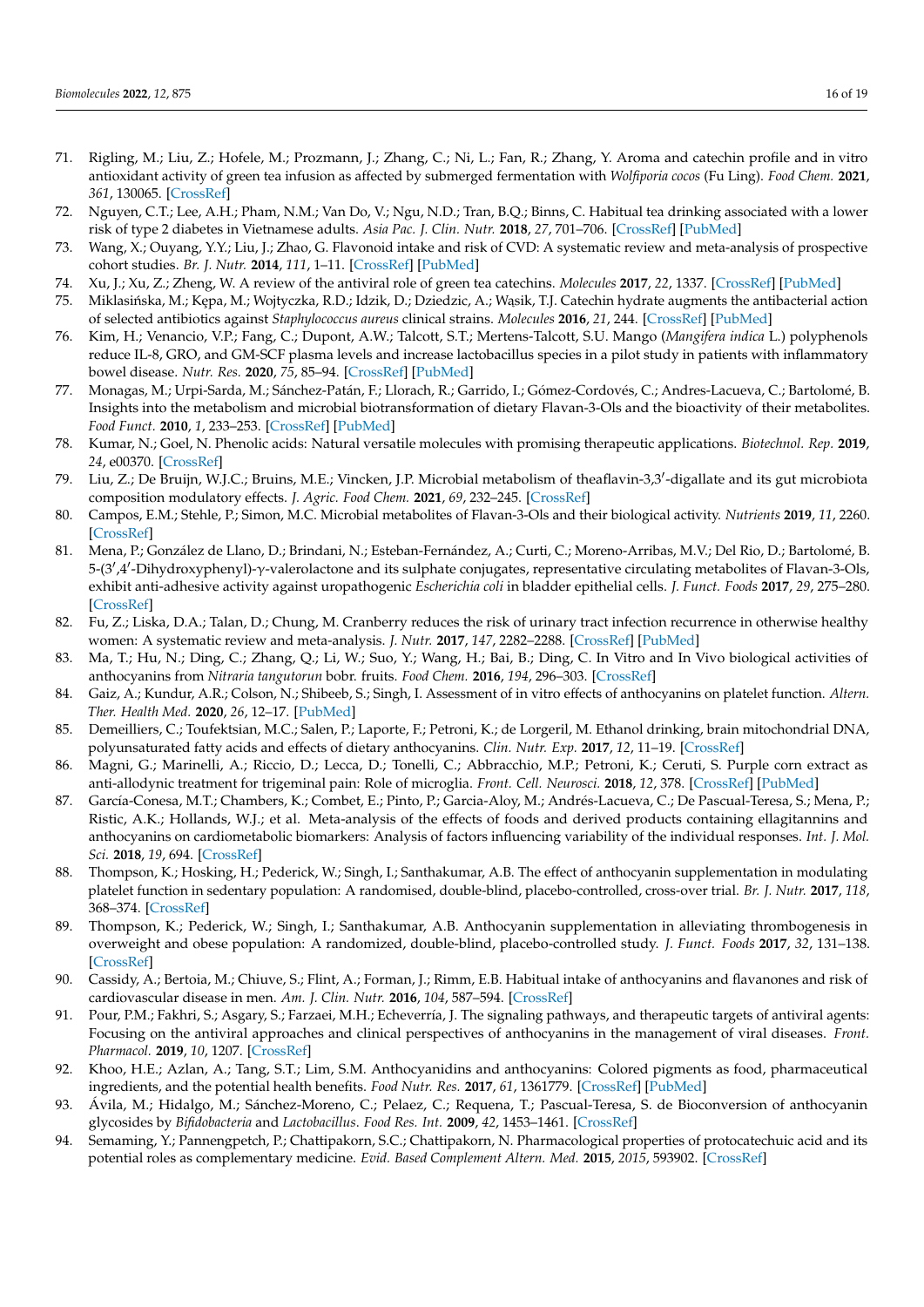- <span id="page-16-0"></span>95. Shin, S.Y.; Cha, B.K.; Kim, W.S.; Park, J.Y.; Kim, J.W.; Choi, C.H. The effect of phloroglucinol in patients with diarrhea-predominant irritable bowel syndrome: A randomized, double-blind, placebo-controlled trial. *J. Neurogastroenterol. Motil.* **2020**, *26*, 117–127. [\[CrossRef\]](http://doi.org/10.5056/jnm19160)
- <span id="page-16-1"></span>96. Jung, H.I.; Kim, H.J.; Choi, E.S.; Lee, J.Y.; Park, K.S.; Cho, K.B.; Lee, Y.J. Effectiveness of oral phloroglucinol as a premedication for unsedated esophagogastroduodenoscopy: A prospective, double-blinded, placebo-controlled, randomized trial. *PLoS ONE* **2021**, *16*, e0255016. [\[CrossRef\]](http://doi.org/10.1371/journal.pone.0255016) [\[PubMed\]](http://www.ncbi.nlm.nih.gov/pubmed/34347808)
- <span id="page-16-2"></span>97. Kiokias, S.; Oreopoulou, V. A review of the health protective effects of phenolic acids against a range of severe pathologic conditions (including coronavirus-based infections). *Molecules* **2021**, *26*, 5405. [\[CrossRef\]](http://doi.org/10.3390/molecules26175405) [\[PubMed\]](http://www.ncbi.nlm.nih.gov/pubmed/34500838)
- <span id="page-16-3"></span>98. Sun, H.; Zhang, P.; Zhu, Y.; Lou, Q.; He, S. Antioxidant and prebiotic activity of five peonidin-based anthocyanins extracted from purple sweet potato (*Ipomoea Batatas* (L.) Lam.). *Sci. Rep.* **2018**, *8*, 5018. [\[CrossRef\]](http://doi.org/10.1038/s41598-018-23397-0) [\[PubMed\]](http://www.ncbi.nlm.nih.gov/pubmed/29568082)
- <span id="page-16-4"></span>99. Tian, L.; Tan, Y.; Chen, G.; Wang, G.; Sun, J.; Ou, S.; Chen, W.; Bai, W. Metabolism of anthocyanins and consequent effects on the gut microbiota. *Crit. Rev. Food Sci. Nutr.* **2018**, *59*, 982–991. [\[CrossRef\]](http://doi.org/10.1080/10408398.2018.1533517) [\[PubMed\]](http://www.ncbi.nlm.nih.gov/pubmed/30595029)
- <span id="page-16-5"></span>100. Leporini, L.; Giampietro, L.; Amoroso, R.; Ammazzalorso, A.; Fantacuzzi, M.; Menghini, L.; Maccallini, C.; Ferrante, C.; Brunetti, L.; Orlando, G.; et al. In Vitro protective effects of resveratrol and stilbene alkanoic derivatives on induced oxidative stress on C2C12 and MCF7 cells. *J. Biol. Regul. Homeost. Agents* **2017**, *31*, 589–601.
- <span id="page-16-6"></span>101. Truong, V.L.; Jun, M.; Jeong, W.S. Role of resveratrol in regulation of cellular defense systems against oxidative stress. *BioFactors* **2018**, *44*, 36–49. [\[CrossRef\]](http://doi.org/10.1002/biof.1399)
- <span id="page-16-7"></span>102. Freyssin, A.; Page, G.; Fauconneau, B.; Rioux Bilan, A. Natural stilbenes effects in animal models of alzheimer's disease. *Neural Regen. Res.* **2020**, *15*, 843–849. [\[CrossRef\]](http://doi.org/10.4103/1673-5374.268970) [\[PubMed\]](http://www.ncbi.nlm.nih.gov/pubmed/31719245)
- <span id="page-16-8"></span>103. Rauf, A.; Imran, M.; Sulera, H.A.R.; Ahmad, B.; Peters, D.G.; Mubarak, M.S. A comprehensive review of the health perspectives of resveratrol. *Food Funct.* **2017**, *8*, 4284–4305. [\[CrossRef\]](http://doi.org/10.1039/C7FO01300K) [\[PubMed\]](http://www.ncbi.nlm.nih.gov/pubmed/29044265)
- <span id="page-16-9"></span>104. Mattio, L.M.; Catinella, G.; Dallavalle, S.; Pinto, A. Stilbenoids: A natural arsenal against bacterial pathogens. *Antibiotics* **2020**, *9*, 336. [\[CrossRef\]](http://doi.org/10.3390/antibiotics9060336) [\[PubMed\]](http://www.ncbi.nlm.nih.gov/pubmed/32570824)
- <span id="page-16-10"></span>105. Righi, D.; Huber, R.; Koval, A.; Marcourt, L.; Schnee, S.; Le Floch, A.; Ducret, V.; Perozzo, R.; De Ruvo, C.C.; Lecoultre, N.; et al. Generation of stilbene antimicrobials against multiresistant strains of *Staphylococcus aureus* through biotransformation by the enzymatic secretome of *Botrytis cinerea*. *J. Nat. Prod.* **2020**, *83*, 2347–2356. [\[CrossRef\]](http://doi.org/10.1021/acs.jnatprod.0c00071)
- <span id="page-16-11"></span>106. Goddard, T.N.; Patel, J.; Park, H.B.; Crawford, J.M. Dimeric stilbene antibiotics target the bacterial cell wall in drug-resistant gram-positive pathogens. *Biochemistry* **2020**, *59*, 1966–1971. [\[CrossRef\]](http://doi.org/10.1021/acs.biochem.0c00213)
- <span id="page-16-12"></span>107. Medrano-Padial, C.; Puerto, M.; Richard, T.; Cantos-Villar, E.; Pichardo, S. Protection and reversion role of a pure stilbene extract from grapevine shoot and its major compounds against an induced oxidative stress. *J. Funct. Foods* **2021**, *79*, 104393. [\[CrossRef\]](http://doi.org/10.1016/j.jff.2021.104393)
- <span id="page-16-13"></span>108. Medrano-Padial, C.; Puerto, M.; Prieto, A.I.; Ayala, N.; Beaumont, P.; Rouger, C.; Krisa, S.; Pichardo, S. In Vivo Genotoxicity Evaluation of a stilbene extract prior to its use as a natural additive: A combination of the micronucleus test and the comet assay. *Foods* **2021**, *10*, 439. [\[CrossRef\]](http://doi.org/10.3390/foods10020439)
- <span id="page-16-14"></span>109. Filardo, S.; Di Pietro, M.; Mastromarino, P.; Sessa, R. Therapeutic potential of resveratrol against emerging respiratory viral infections. *Pharmacol. Ther.* **2020**, *214*, 107613. [\[CrossRef\]](http://doi.org/10.1016/j.pharmthera.2020.107613)
- <span id="page-16-15"></span>110. Sirerol, J.A.; Rodríguez, M.L.; Mena, S.; Asensi, M.A.; Estrela, J.M.; Ortega, A.L. Role of natural stilbenes in the prevention of cancer. *Oxid. Med. Cell. Longev.* **2016**, *2016*, 3128951. [\[CrossRef\]](http://doi.org/10.1155/2016/3128951)
- <span id="page-16-16"></span>111. Giuliani, C.; Marzorati, M.; Innocenti, M.; Vilchez-Vargas, R.; Vital, M.; Pieper, D.H.; Van De Wiele, T.; Mulinacci, N. Dietary Supplement Based on Stilbenes: A focus on gut microbial metabolism by the in vitro simulator M-SHIME®. *Food Funct.* **2016**, *7*, 4564–4575. [\[CrossRef\]](http://doi.org/10.1039/C6FO00784H)
- <span id="page-16-17"></span>112. Jarosova, V.; Vesely, O.; Marsik, P.; Jaimes, J.D.; Smejkal, K.; Kloucek, P.; Havlik, J. Metabolism of stilbenoids by human faecal microbiota. *Molecules* **2019**, *24*, 1155. [\[CrossRef\]](http://doi.org/10.3390/molecules24061155) [\[PubMed\]](http://www.ncbi.nlm.nih.gov/pubmed/30909544)
- <span id="page-16-18"></span>113. Bode, L.M.; Bunzel, D.; Huch, M.; Cho, G.S.; Ruhland, D.; Bunzel, M.; Bub, A.; Franz, C.M.A.P.; Kulling, S.E. In Vivo and in vitro metabolism of trans-resveratrol by human gut microbiota. *Am. J. Clin. Nutr.* **2013**, *97*, 295–309. [\[CrossRef\]](http://doi.org/10.3945/ajcn.112.049379) [\[PubMed\]](http://www.ncbi.nlm.nih.gov/pubmed/23283496)
- <span id="page-16-19"></span>114. Reinisalo, M.; Kårlund, A.; Koskela, A.; Kaarniranta, K.; Karjalainen, R.O. Polyphenol stilbenes: Molecular mechanisms of defence against oxidative stress and aging-related diseases. *Oxid. Med. Cell. Longev.* **2015**, *2015*, 340520. [\[CrossRef\]](http://doi.org/10.1155/2015/340520) [\[PubMed\]](http://www.ncbi.nlm.nih.gov/pubmed/26180583)
- <span id="page-16-20"></span>115. Wightman, E.L.; Haskell-Ramsay, C.F.; Reay, J.L.; Williamson, G.; Dew, T.; Zhang, W.; Kennedy, D.O. The effects of chronic trans-resveratrol supplementation on aspects of cognitive function, mood, sleep, health and cerebral blood flow in healthy, young humans. *Br. J. Nutr.* **2015**, *114*, 1427–1437. [\[CrossRef\]](http://doi.org/10.1017/S0007114515003037)
- <span id="page-16-21"></span>116. Kennedy, D.O.; Wightman, E.L.; Reay, J.L.; Lietz, G.; Okello, E.J.; Wilde, A.; Haskell, C.F. Effects of resveratrol on cerebral blood flow variables and cognitive performance in humans: A double-blind, placebo-controlled, crossover investigation. *Am. J. Clin. Nutr.* **2010**, *91*, 1590–1597. [\[CrossRef\]](http://doi.org/10.3945/ajcn.2009.28641)
- <span id="page-16-22"></span>117. Shagufta; Ahmad, I. Tamoxifen a pioneering drug: An update on the therapeutic potential of tamoxifen derivatives. *Eur. J. Med. Chem.* **2018**, *143*, 515–531. [\[CrossRef\]](http://doi.org/10.1016/j.ejmech.2017.11.056)
- <span id="page-16-23"></span>118. Wolfe, C.; Pagano, P.; Pillar, C.M.; Shinabarger, D.L.; Boulos, R.A. Comparison of the in vitro antibacterial activity of ramizol, fidaxomicin, vancomycin, and metronidazole against 100 clinical isolates of clostridium difficile by broth microdilution. *Diagn. Microbiol. Infect. Dis.* **2018**, *92*, 250–252. [\[CrossRef\]](http://doi.org/10.1016/j.diagmicrobio.2018.06.002)
- <span id="page-16-24"></span>119. Sibley, K.; Chen, J.; Koetzner, L.; Mendes, O.; Kimzey, A.; Lansita, J.; Boulos, R.A. A 14-day repeat dose oral gavage range-finding study of a first-in-class CDI investigational antibiotic, in rats. *Sci. Rep.* **2019**, *9*, 158. [\[CrossRef\]](http://doi.org/10.1038/s41598-018-36690-9)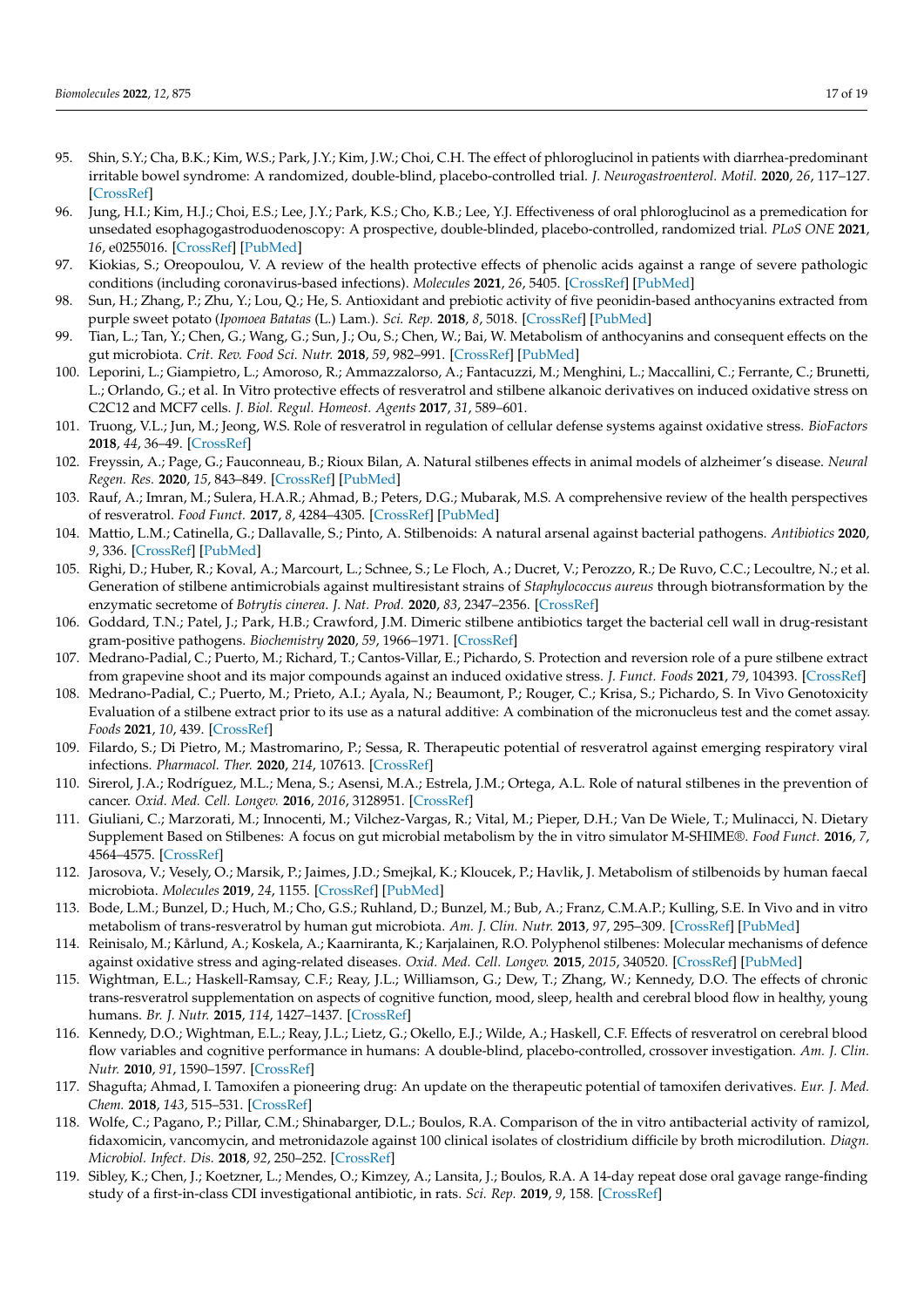- <span id="page-17-0"></span>120. Choi, J.H.; Park, J.K.; Kim, K.M.; Lee, H.J.; Kim, S. In Vitro and in vivo antithrombotic and cytotoxicity effects of ferulic acid. *J. Biochem. Mol. Toxicol.* **2018**, *32*, e22004. [\[CrossRef\]](http://doi.org/10.1002/jbt.22004)
- <span id="page-17-1"></span>121. Shen, Y.; Song, X.; Li, L.; Sun, J.; Jaiswal, Y.; Huang, J.; Liu, C.; Yang, W.; Williams, L.; Zhang, H.; et al. Protective effects of p-coumaric acid against oxidant and hyperlipidemia-an in vitro and in vivo evaluation. *Biomed. Pharmacother.* **2019**, *111*, 579–587. [\[CrossRef\]](http://doi.org/10.1016/j.biopha.2018.12.074)
- <span id="page-17-2"></span>122. Cechinel-Zanchett, C.C.; Bolda Mariano, L.N.; Schlickmann, F.; Cechinel-Filho, V.; de Souza, P. In Vitro effects of two bioactive compounds, gallic acid and methyl gallate, on urolithiasis. *Actas Urológicas Españolas* **2021**, *45*, 604–608. [\[CrossRef\]](http://doi.org/10.1016/j.acuro.2020.09.016) [\[PubMed\]](http://www.ncbi.nlm.nih.gov/pubmed/34690102)
- <span id="page-17-3"></span>123. Gong, J.; Zhou, S.; Yang, S. Vanillic acid suppresses HIF-1α Expression via inhibition of MTOR/P70S6K/4E-BP1 and Raf/MEK/ERK pathways in human colon cancer HCT116 cells. *Int. J. Mol. Sci.* **2019**, *20*, 465. [\[CrossRef\]](http://doi.org/10.3390/ijms20030465) [\[PubMed\]](http://www.ncbi.nlm.nih.gov/pubmed/30678221)
- <span id="page-17-4"></span>124. Liu, J.; Du, C.; Beaman, H.T.; Monroe, M.B.B. Characterization of phenolic acid antimicrobial and antioxidant structure–property relationships. *Pharmaceutics* **2020**, *12*, 419. [\[CrossRef\]](http://doi.org/10.3390/pharmaceutics12050419) [\[PubMed\]](http://www.ncbi.nlm.nih.gov/pubmed/32370227)
- <span id="page-17-5"></span>125. Zhang, F.; Zhai, T.; Haider, S.; Liu, Y.; Huang, Z.J. Synergistic effect of chlorogenic acid and caffeic acid with fosfomycin on growth inhibition of a resistant *Listeria monocytogenes* strain. *ACS Omega* **2020**, *5*, 7537–7544. [\[CrossRef\]](http://doi.org/10.1021/acsomega.0c00352)
- <span id="page-17-6"></span>126. Tan, S.; Gao, J.; Li, Q.; Guo, T.; Dong, X.; Bai, X.; Yang, J.; Hao, S.; He, F. Synergistic effect of chlorogenic acid and levofloxacin against *Klebsiella pneumonia* infection in vitro and in vivo. *Sci. Rep.* **2020**, *10*, 20013. [\[CrossRef\]](http://doi.org/10.1038/s41598-020-76895-5)
- <span id="page-17-7"></span>127. de Camargo, A.C.; Regitano-d'Arce, M.A.B.; Rasera, G.B.; Canniatti-Brazaca, S.G.; do Prado-Silva, L.; Alvarenga, V.O.; Sant'Ana, A.S.; Shahidi, F. Phenolic acids and flavonoids of peanut by-products: Antioxidant capacity and antimicrobial effects. *Food Chem.* **2017**, *237*, 538–544. [\[CrossRef\]](http://doi.org/10.1016/j.foodchem.2017.05.046)
- <span id="page-17-8"></span>128. Stalmach, A.; Mullen, W.; Barron, D.; Uchida, K.; Yokota, T.; Cavin, C.; Steiling, H.; Williamson, G.; Crozier, A. Metabolite profiling of hydroxycinnamate derivatives in plasma and urine after the ingestion of coffee by humans: Identification of biomarkers of coffee consumption. *Drug Metab. Dispos.* **2009**, *37*, 1749–1758. [\[CrossRef\]](http://doi.org/10.1124/dmd.109.028019)
- <span id="page-17-9"></span>129. Omar, M.H.; Mullen, W.; Stalmach, A.; Auger, C.; Rouanet, J.M.; Teissedre, P.L.; Caldwell, S.T.; Hartley, R.C.; Crozier, A. Absorption, disposition, metabolism, and excretion of [3-14C]caffeic acid in rats. *J. Agric. Food Chem.* **2012**, *60*, 5205–5214. [\[CrossRef\]](http://doi.org/10.1021/jf3001185)
- <span id="page-17-10"></span>130. Zheng, S.; Zhang, H.; Liu, R.; Huang, C.L.; Li, H.; Deng, Z.Y.; Tsao, R. Do short chain fatty acids and phenolic metabolites of the gut have synergistic anti-inflammatory effects?—New insights from a TNF-α-induced Caco-2 cell model. *Food Res. Int.* **2021**, *139*, 109833. [\[CrossRef\]](http://doi.org/10.1016/j.foodres.2020.109833)
- <span id="page-17-11"></span>131. Tuyen, P.T.; Xuan, T.D.; Khang, D.T.; Ahmad, A.; Van Quan, N.; Anh, T.T.T.; Anh, L.H.; Minh, T.N. Phenolic compositions and antioxidant properties in bark, flower, inner skin, kernel and leaf extracts of *Castanea crenata* sieb. et Zucc. *Antioxidants* **2017**, *6*, 31. [\[CrossRef\]](http://doi.org/10.3390/antiox6020031)
- <span id="page-17-12"></span>132. Roldan, M.B.; Cousins, G.; Muetzel, S.; Zeller, W.E.; Fraser, K.; Salminen, J.P.; Blanc, A.; Kaur, R.; Richardson, K.; Maher, D.; et al. Condensed tannins in white clover (*Trifolium Repens*) foliar tissues expressing the transcription factor TaMYB14-1 bind to forage protein and reduce ammonia and methane emissions in vitro. *Front. Plant Sci.* **2022**, *12*, 777354. [\[CrossRef\]](http://doi.org/10.3389/fpls.2021.777354) [\[PubMed\]](http://www.ncbi.nlm.nih.gov/pubmed/35069633)
- <span id="page-17-13"></span>133. Cardoso-Gutierrez, E.; Aranda-Aguirre, E.; Robles-Jimenez, L.E.; Castelán-Ortega, O.A.; Chay-Canul, A.J.; Foggi, G.; Angeles-Hernandez, J.C.; Vargas-Bello-Pérez, E.; González-Ronquillo, M. Effect of tannins from tropical plants on methane production from ruminants: A systematic review. *Vet. Anim. Sci.* **2021**, *14*, 100214. [\[CrossRef\]](http://doi.org/10.1016/j.vas.2021.100214) [\[PubMed\]](http://www.ncbi.nlm.nih.gov/pubmed/34841126)
- <span id="page-17-14"></span>134. Baer-Dubowska, W.; Szaefer, H.; Majchrzak-Celińska, A.; Krajka-Kuźniak, V. Tannic acid: Specific form of tannins in cancer chemoprevention and therapy-old and new applications. *Curr. Pharmacol. Rep.* **2020**, *6*, 28–37. [\[CrossRef\]](http://doi.org/10.1007/s40495-020-00211-y)
- <span id="page-17-15"></span>135. Youness, R.A.; Kamel, R.; Elkasabgy, N.A.; Shao, P.; Farag, M.A. Recent advances in tannic acid (gallotannin) anticancer activities and drug delivery systems for efficacy improvement; A comprehensive review. *Molecules* **2021**, *26*, 1486. [\[CrossRef\]](http://doi.org/10.3390/molecules26051486)
- <span id="page-17-16"></span>136. Belhaoues, S.; Amri, S.; Bensouilah, M. Major phenolic compounds, antioxidant and antibacterial activities of *Anthemis praecox* link aerial parts. *S. Afr. J. Bot.* **2020**, *131*, 200–205. [\[CrossRef\]](http://doi.org/10.1016/j.sajb.2020.02.018)
- 137. Suzilla, W.Y.; Izzati, A.; Isha, I.; Zalina, A.; Rajaletchumy, V.K. Formulation and evaluation of antimicrobial herbosomal gel from *Quercus infectoria* extract. *IOP Conf. Ser. Mater. Sci. Eng.* **2020**, *736*, 022030. [\[CrossRef\]](http://doi.org/10.1088/1757-899X/736/2/022030)
- <span id="page-17-17"></span>138. Pandey, A.; Negi, P.S. Phytochemical composition, in vitro antioxidant activity and antibacterial mechanisms of *Neolamarckia cadamba* fruits extracts. *Nat. Prod. Res.* **2017**, *32*, 1189–1192. [\[CrossRef\]](http://doi.org/10.1080/14786419.2017.1323209)
- <span id="page-17-18"></span>139. Kaczmarek, B. Tannic acid with antiviral and antibacterial activity as a promising component of biomaterials—A minireview. *Materials* **2020**, *13*, 3224. [\[CrossRef\]](http://doi.org/10.3390/ma13143224)
- <span id="page-17-19"></span>140. Wiese, S.; Esatbeyoglu, T.; Winterhalter, P.; Kruse, H.P.; Winkler, S.; Bub, A.; Kulling, S.E. Comparative biokinetics and metabolism of pure monomeric, dimeric, and polymeric Flavan-3-Ols: A randomized cross-over study in humans. *Mol. Nutr. Food Res.* **2015**, *59*, 610–621. [\[CrossRef\]](http://doi.org/10.1002/mnfr.201400422)
- <span id="page-17-20"></span>141. Zhang, L.; Wang, Y.; Li, D.; Ho, C.T.; Li, J.; Wan, X. The absorption, distribution, metabolism and excretion of procyanidins. *Food Funct.* **2016**, *7*, 1273–1281. [\[CrossRef\]](http://doi.org/10.1039/C5FO01244A)
- <span id="page-17-21"></span>142. Molino, S.; Lerma-Aguilera, A.; Jiménez-Hernández, N.; Gosalbes, M.J.; Rufián-Henares, J.Á.; Francino, M.P. Enrichment of food with tannin extracts promotes healthy changes in the human gut microbiota. *Front. Microbiol.* **2021**, *12*, 625782. [\[CrossRef\]](http://doi.org/10.3389/fmicb.2021.625782) [\[PubMed\]](http://www.ncbi.nlm.nih.gov/pubmed/33796085)
- <span id="page-17-22"></span>143. Sallam, I.E.; Abdelwareth, A.; Attia, H.; Aziz, R.K.; Homsi, M.N.; von Bergen, M.; Farag, M.A. Effect of gut microbiota biotransformation on dietary tannins and human health implications. *Microorganisms* **2021**, *9*, 965. [\[CrossRef\]](http://doi.org/10.3390/microorganisms9050965) [\[PubMed\]](http://www.ncbi.nlm.nih.gov/pubmed/33947064)